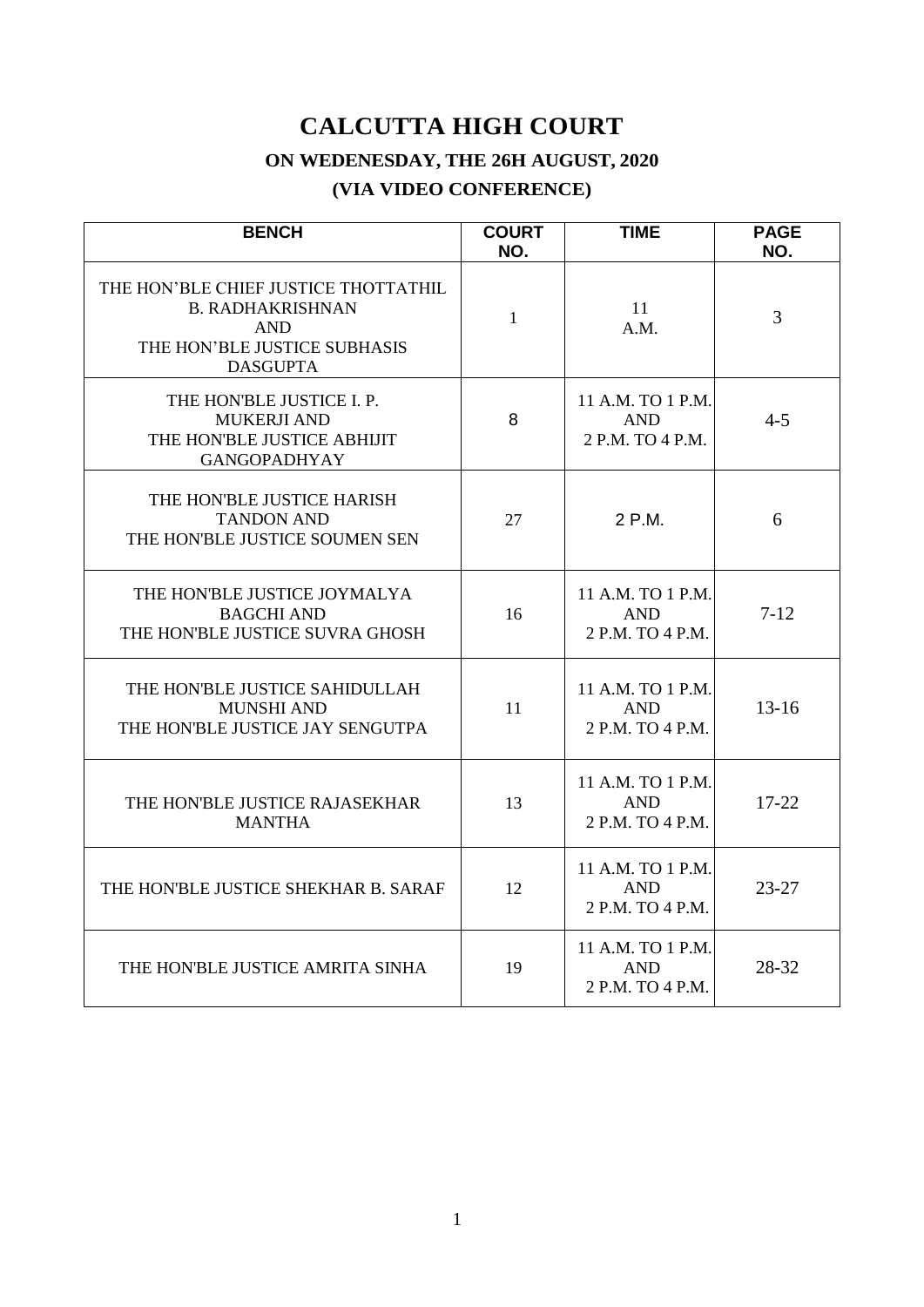## **URGENT NOTICE**

Learned Advocates of **all the parties and/or Party in-person** intend to receive LINK for taking part in the Virtual Court proceedings shall have to fill up the *'V-Court Contact details submission'* form (available at the Home page of the website of Calcutta High Court) **mandatorily**, *after publication of*  the Cause List of a particular day till 9:00 a.m. of the date of hearing. LINK could not be shared in **case of failure to submit the above form**.

Link will be sent to the Learned Advocate/Party-in-person in cluster and will let them join in VC, one item prior to their matter, in order to prevent any kind of disruption in Court proceeding.

In this regard, Learned Advocate/Party-in-person are requested to follow the Display Board of Calcutta High Court to ascertain the running serial of the respective Hon'ble Benches, which is available at <https://www.calcuttahighcourt.gov.in/Display-Board>.

Learned Advocate/Party-in-person are requested to keep their microphone muted except while interacting with the Hon'ble Bench.

Learned Advocate/Party-in-person are requested to write their respective item numbers, prefixing his/her name, while joining the V.C. Session.

To avoid echo, Learned Advocate/Party-in-person are requested not to use more than one device at the same time in the same room. They are also requested to avoid using overhead or pedestal fan, as it creates additional noise.

According to the **Notification No. 1952-RG, dated 23.7.2020** filing of a fresh matter or communication for correction of any order of the principal Bench shall be made to the email id**[secy2cj@gmail.com](mailto:secy2cj@gmail.com)** on all working days upto 3 p.m. Filing of a fresh matter or communication for correction of any order of theCircuit Benches at PortBlair and Jalpaigurishall be made to the email id **[circuit.chcfiling@gmail.com](mailto:circuit.chcfiling@gmail.com)** on all working days upto 3 p.m. The **memo of evidence** may be filed at respective emails within the stipulated time.

Kind co-operation is solicited for smooth conduct of the Court proceedings through "Microsoft Teams".

**By Order**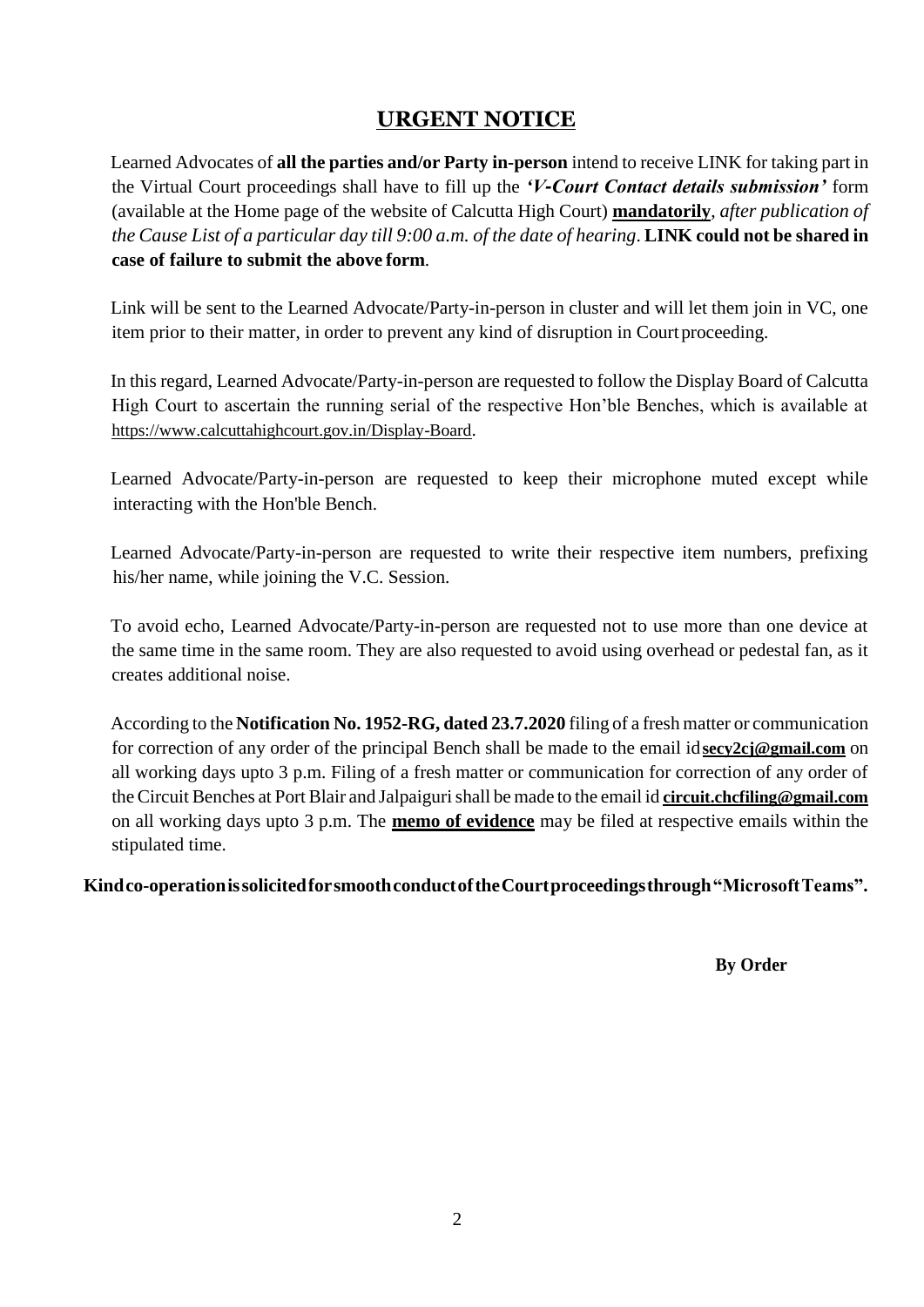### **APPELLATE SIDE ON WEDNESDAY, THE 26TH AUGUST, 2020 COURT NO. 1 (VIA VIDEO CONFERENCE)**

### **11:00 A.M.**

### **HON'BLE CHIEF JUSTICE THOTTATHIL B. RADHAKRISHNAN AND HON'BLE JUSTICE SUBHASIS DASGUPTA**

#### **NOTE : MATTERS WILL BE TAKEN UP THROUGH PHYSICAL HEARING ONLY WHEN BOTH THE PARTIES ARE AGREED.**

#### **NO MENTIONING IN COURT**

RESIDUAL MATTERS OF THE LIST DATED 25TH AUGUST, 2020 AND MATTERS POSTED ON 26TH AUGUST, 2020 SHALL BE TAKEN UP BY THIS BENCH.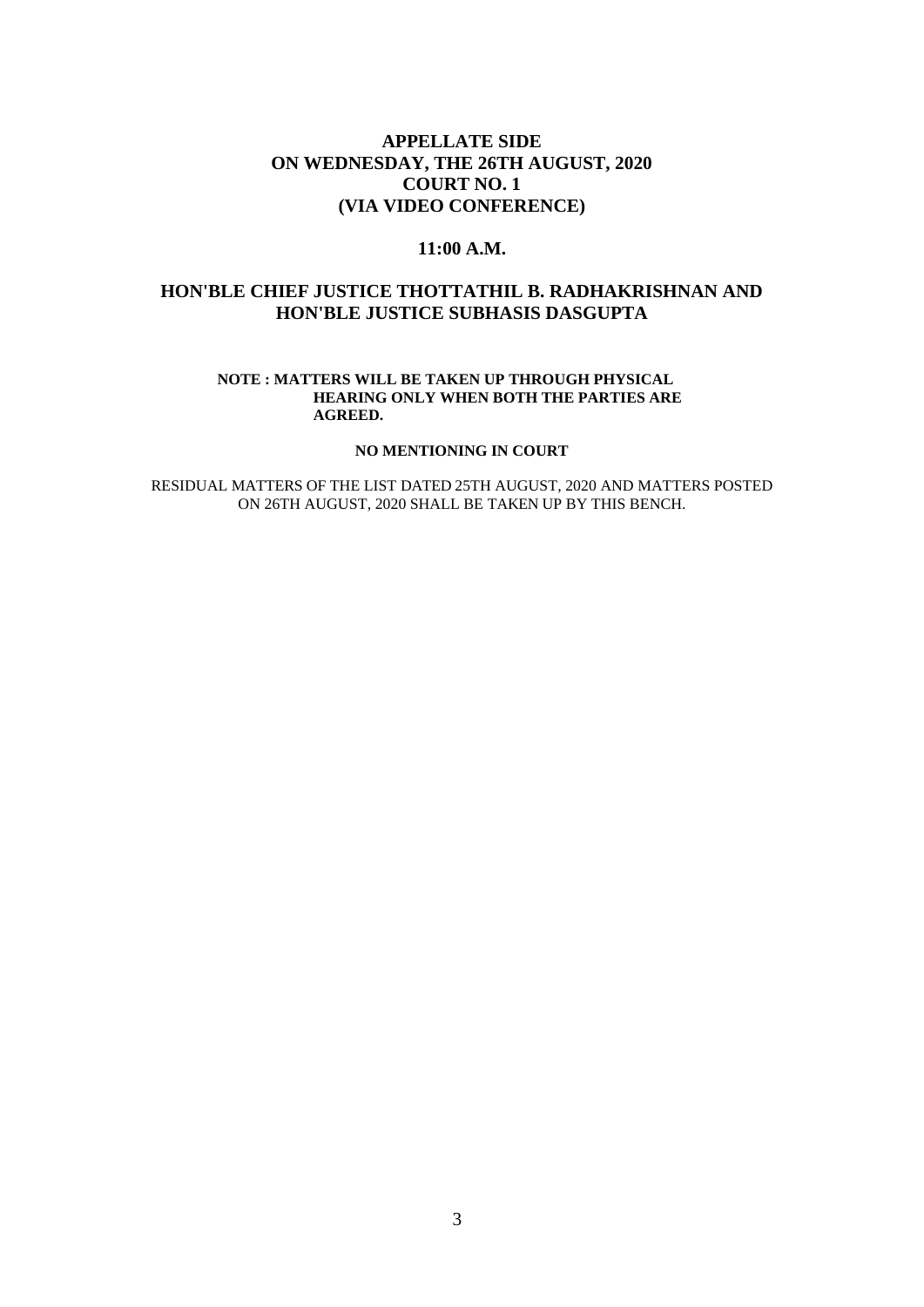### **APPELLATE SIDE ON WEDNESDAY, THE 26TH AUGUST, 2020 COURT NO. 8 (VIA VIDEO CONFERENCE)**

### **AT 11.00 A.M.**

### **HON'BLE JUSTICE I. P. MUKERJI AND HON'BLE JUSTICE ABHIJIT GANGOPADHYAY**

#### **NOTE : MATTERS WILL BE TAKEN UP THROUGH PHYSICAL HEARING ONLY WHEN BOTH THE PARTIES ARE AGREED.**

TO BE MENTIONED

-----------------------

|            |                                                 | 1. MAT 417/2018 THE STATE OF W B & ORS Vs<br>KALYAN KISHORE PRADHAN & ORS                                                             | ITI DUTTA            |
|------------|-------------------------------------------------|---------------------------------------------------------------------------------------------------------------------------------------|----------------------|
| WITH       | CAN 5227/2018<br>CONTEMPT APPLICATION           | 2. MAT 419/2018 THE STATE OF W B & ORS Vs<br>MANIKA DHARA PAL & ORS                                                                   | ITI DUTTA            |
|            | -------------------------------                 |                                                                                                                                       |                      |
| WITH       | MAT 479/2020                                    | 3. CPAN 379/2020 NORTON EMMANUEL Vs<br>CAN 4852/2020 PHILIP S. MASIH, CHAIRMAN, CALCUTTA CHRISTIAN SCHOOL SOCI                        | SUMITAVA CHAKRABORTY |
| 4.<br>WITH | MAT 475/2020<br>RVW 73/2020                     | CPAN 387/2020 RASHMI METALIKS LTD. & ANR. Vs<br>CAN 5043/2020 MMTC LTD. & ORS.                                                        | SHIVANGI THARD       |
|            |                                                 | MANDAMUS APPEAL & APPLICATIONS                                                                                                        |                      |
| 5.         |                                                 | MAT 507/2020 DIPANKAR BATABYAL VS<br>CAN 4952/2020 STATE OF WEST BENGAL                                                               | BAIDURYA GHOSAL      |
| 6.         | CAN 4981/2020                                   | MAT 508/2020 PRADIP KUMAR SINGHA MAHAPATRA VS<br>CAN 4980/2020 STATE OF WEST BENGAL                                                   | SUTIRTHA DAS         |
| 7.         | CAN 4982/2020<br>CAN 4984/2020<br>CAN 4985/2020 | MAT 509/2020 THE MEMBER SECRETARY, STATE LEGAL SERVICE SHIV SANKAR BANERJEE<br>AUTHORITY , WB& AN Vs ACHIYA BIBI @ ACHIYA SARDAR& ORS |                      |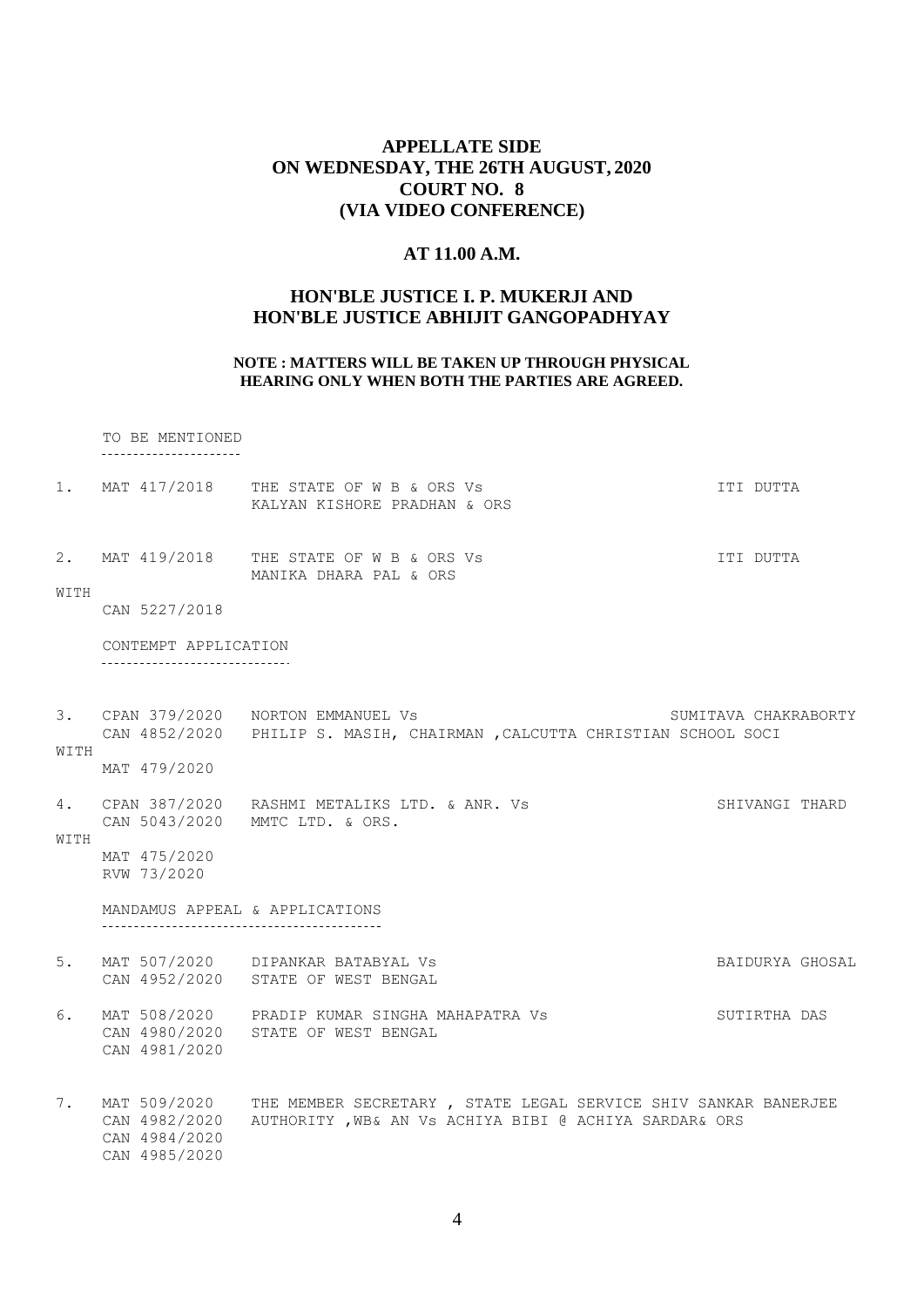- 8. MAT 510/2020 THE MEMBER SECRETARY , STATE LEGAL SERVICE, SHIV SANKAR BANERJEE CAN 4988/2020 WB & ANR Vs SUPIYA BIBI @ SUPIA KHATUN @ SUPIA BIBI& ORS CAN 4990/2020 CAN 4991/2020
- 9. MAT 511/2020 LADUKISHORE DASH Vs PARTIK MAJUMDER CAN 5075/2020 UNION OF INDIA & ORS CAN 5076/2020
- 10. MAT 512/2020 AHAMMAD HOSSAIN Vs TIMIR BARAN SAHA CAN 5088/2020 STATE OF WEST BENGAL & ORS CAN 5089/2020
- 11. MAT 462/2020 UNITED STUDENTS AND RESEARCH SCHOLARS ASSO. CHANDRACHUR CHATTERJE CAN 4168/2020 REP BY SECY & AN Vs STATE OF WEST BENGAL & ORS

TRIBUNAL APPLICATION

- 12. WP.ST 68/2020 SUFIA BEGAM & ANR Vs DIPIKA BANU CAN 5449/2020 STATE OF WEST BENGAL & ORS
- 13. WP.ST 81/2017 AMAR SINGH HARIZON Vs K K DEY STATE OF WEST BENGAL & ORS
- 14. WP.ST 66/2020 BANDANA GHOSH Vs ANJAN BHATTACHARYA STATE OF WEST BENGAL & ORS.
- 15. WP.CT 41/2020 UNION OF INDIA & ORS. Vs SUBRATA ROY DIPTAM BISWAS & ANR.
- 16. WP.ST 212/2012 SARMISTHA SAHA & ORS Vs SUBRATA DUTT CAN 8408/2016 STATE & ORS. CAN 10245/2016 CAN 4406/2020 CAN 4408/2020

CIVIL APPEALS & APPLICATION 

17. FAT 397/2019 HAIMBALA @ HAIMBATI MALAKAR Vs SOUVIK KUNDU CAN 8820/2019 SUKDEB MALAKAR CAN 2196/2020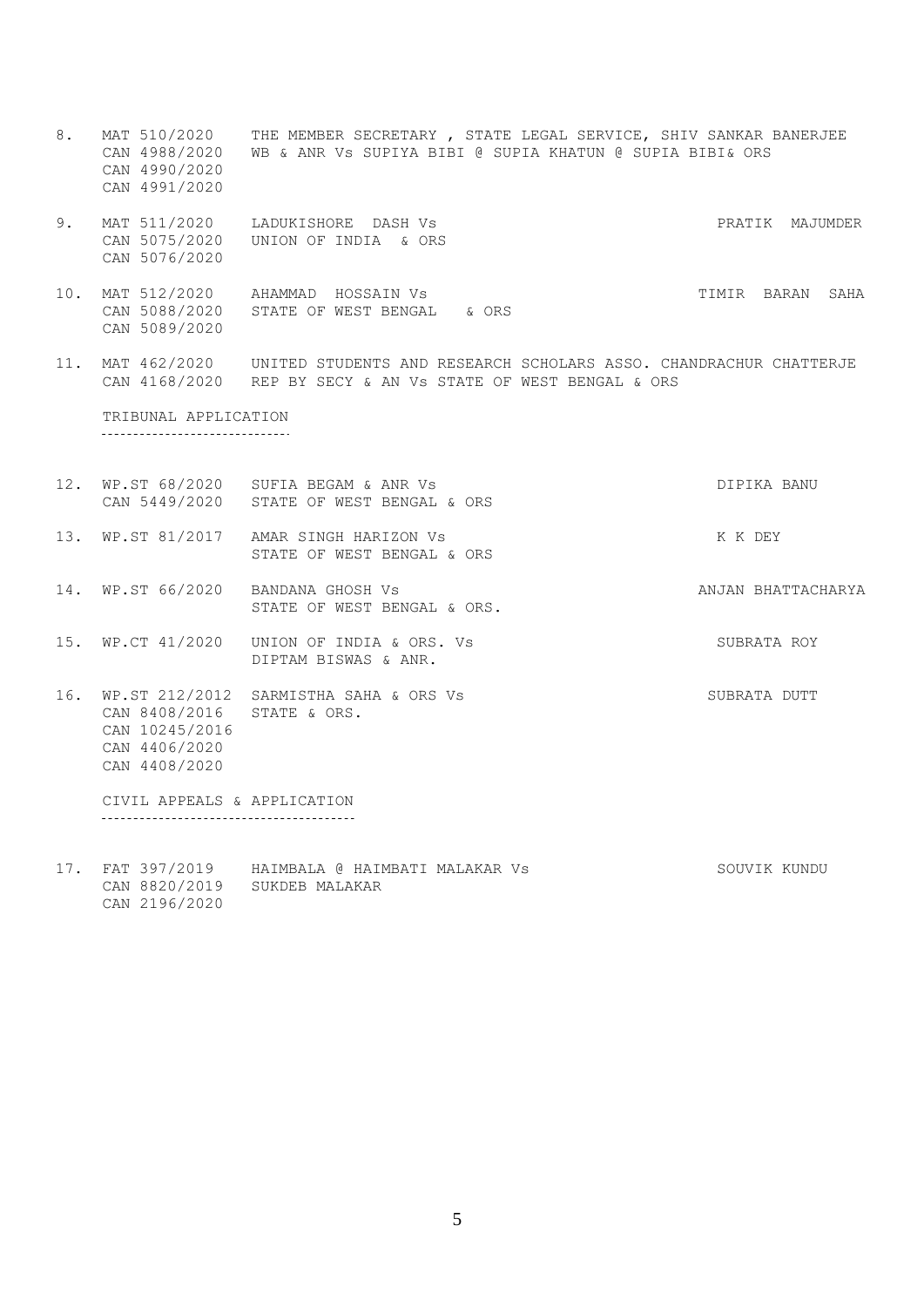### **APPELLATE SIDE ON WEDNESDAY, THE 26TH AUGUST, 2020 COURT NO. 27 (VIA VIDEO CONFERENCE) AT 2:00 P.M.**

### **HON'BLE JUSTICE HARISH TANDON AND HON'BLE JUSTICE SOUMEN SEN**

#### **NOTE : MATTERS WILL BE TAKEN UP THROUGH PHYSICAL HEARING ONLY WHEN BOTH THE PARTIES ARE AGREED.**

MOTION

1. WP 5327W/2020 COURT IN IT'S OWN MOTION Vs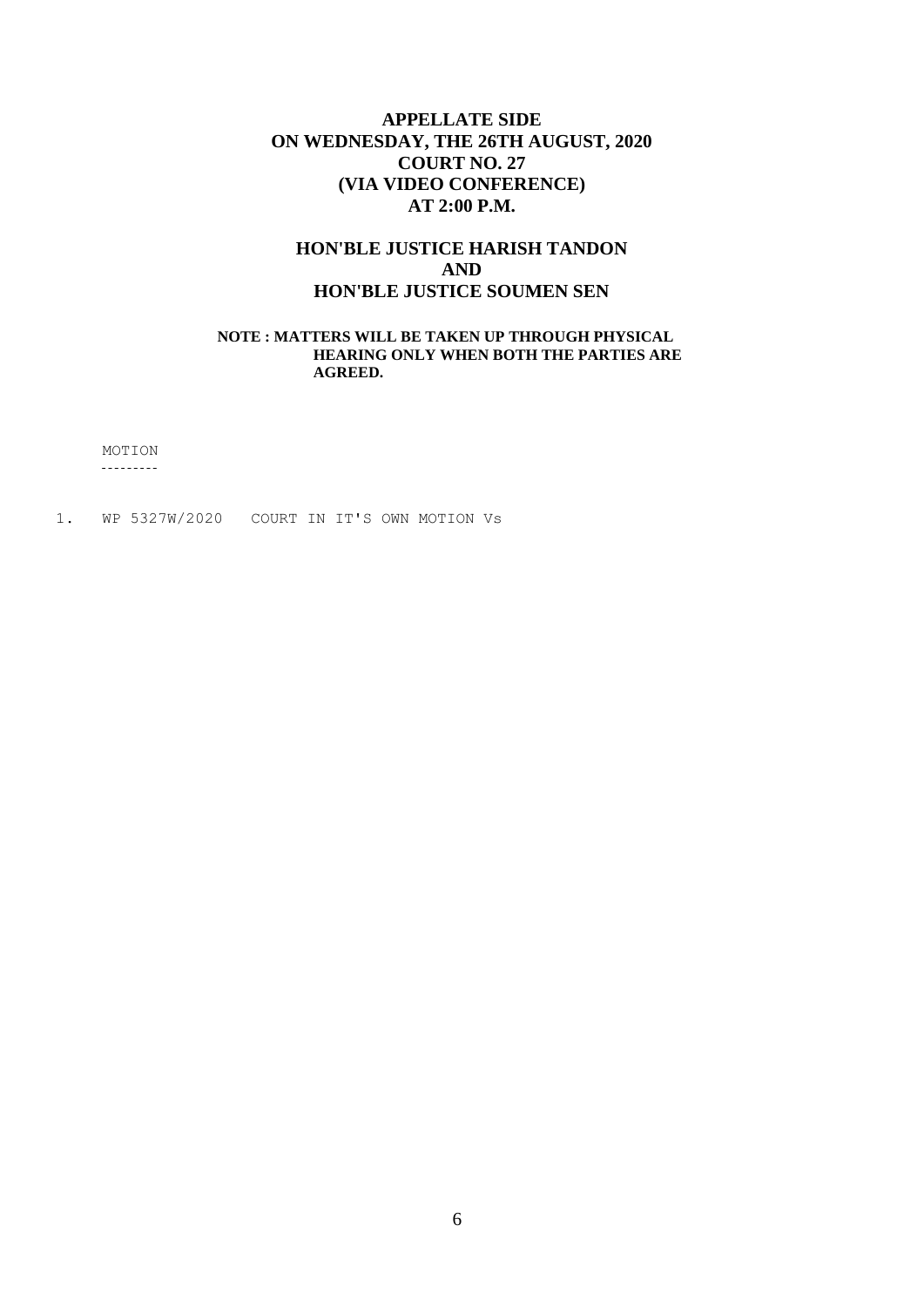### **APPELLATE SIDE ON WEDNESDAY, THE 26TH AUGUST, 2020 COURT NO. 16 (VIA VIDEO CONFERENCE)**

### **11:00 A.M.**

### **HON'BLE JUSTICE JOYMALYA BAGCHI AND HON'BLE JUSTICE SUVRA GHOSH**

#### **NOTE : MATTERS WILL BE TAKEN UP THROUGH PHYSICAL HEARING ONLY WHEN BOTH THE PARTIES ARE AGREED.**

TO BE MENTIONED

| WITH |                                 | 1. CRM 5168/2020M GAGADHAR MANDAL & ORS Vs<br>STATE OF WEST BENGAL | HUSEN MUSTAFI |
|------|---------------------------------|--------------------------------------------------------------------|---------------|
|      | CRAN 3451/2020                  |                                                                    |               |
|      |                                 | 2. CRAN 3808/2020 ABHISHEK SINGH & ORS Vs<br>STATE OF WEST BENGAL  |               |
| WITH | CRAN 3810/2020                  |                                                                    |               |
|      | CRM 2154/2020                   |                                                                    |               |
| WITH |                                 | 3. CRAN 4558/2020 SANDIP UPADHYAY Vs<br>STATE OF WEST BENGAL       |               |
|      | CRM 2893/2020                   |                                                                    |               |
|      |                                 | 4. CRAN 4560/2020 SANDIP UPADHYAY Vs<br>STATE OF WEST BENGAL       |               |
| WITH | CRM 2894/2020                   |                                                                    |               |
|      |                                 | 5. CRAN 3449/2020 KABIR SK & ANR Vs<br>STATE OF WEST BENGAL        |               |
| WITH | CRM 4498/2020                   |                                                                    |               |
| 6.   |                                 | CRAN 3620/2020 SITARAM SENAPATI VS<br>STATE OF WEST BENGAL         |               |
| WITH | CRAN 1099/2020                  |                                                                    |               |
|      | CRM 10437/2019                  |                                                                    |               |
|      | 7. CRAN 3562/2020 GOUTAM PAL Vs | STATE OF WEST BENGAL                                               |               |
| WITH | CRM 5253/2020                   |                                                                    |               |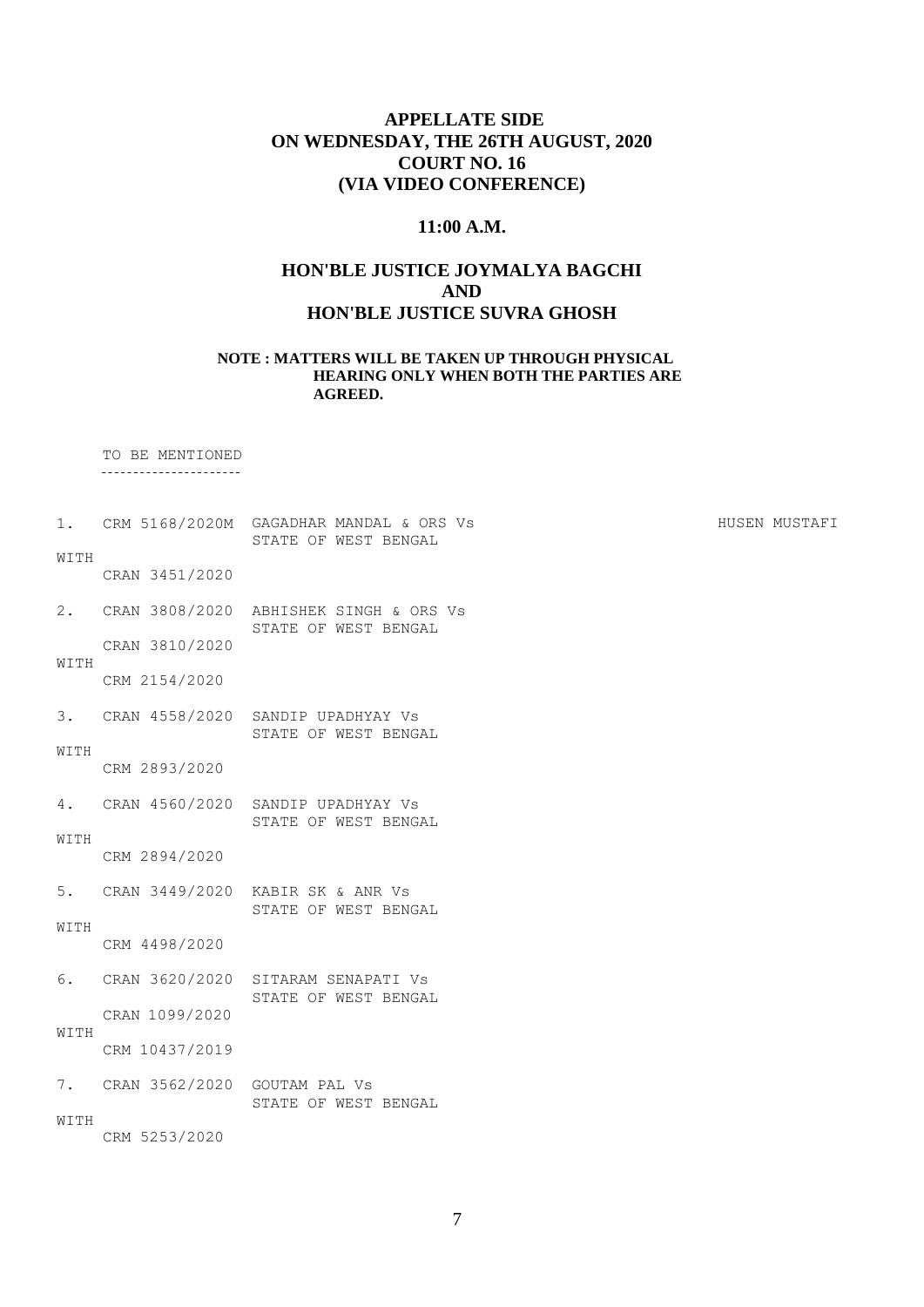APPLICATION FOR BAIL

|      |                                                  | 8. CRM 6057/2020 MD FARUK ALI@RINTU @FARUK ALI9 Vs<br>CRAN 4513/2020 STATE OF WEST BENGAL                            | TAPODIP GUPTA            |
|------|--------------------------------------------------|----------------------------------------------------------------------------------------------------------------------|--------------------------|
|      | 9. CRM 6059/2020 MUSTAK MIR Vs                   | CRAN 4517/2020 STATE OF WEST BENGAL                                                                                  | TANMAY CHOWDHURY         |
|      |                                                  | 10. CRM 6065/2020 SUBRATA GHOSH Vs<br>CRAN 4524/2020 STATE OF WEST BENGAL                                            | NIRUPAM DHALI            |
|      |                                                  | 11. CRM 6067/2020 SABYASACHI GHOSH Vs<br>ARNAB GHOSH                                                                 | BIVASH BANERJEE          |
|      |                                                  | 12. CRM 6069/2020 NASIR HALDER Vs<br>CRAN 4526/2020 STATE OF WEST BENGAL                                             | DEEPAK KR PRAHLADKA      |
|      | 13. CRM 6073/2020 AMIR SK Vs                     | CRAN 4530/2020 STATE OF WEST BENGAL                                                                                  | MOUNICK GHOSH            |
|      |                                                  | 14. CRM 6077/2020 MONGAL SARDAR @ MANGAL SARDAR Vs MUJIBAR ALI NASKAR<br>CRAN 4540/2020 STATE OF WEST BENGAL         |                          |
|      | 15. CRM 6079/2020 INSAN ALI Vs                   | CRAN 4545/2020 STATE OF WEST BENGAL                                                                                  | A K JHA                  |
|      |                                                  | 16. CRM 6083/2020 BHARAT CHANDRA GHOSH @ BHARAT GHOSH Vs RAJESWAR CHAKRABORTY<br>CRAN 4553/2020 STATE OF WEST BENGAL |                          |
|      | 17. CRM 6095/2020 KOUSIK HAIT Vs                 | CRAN 4572/2020 STATE OF WEST BENGAL                                                                                  | SOMNATH CHAKRABORTY      |
|      |                                                  | 18. CRM 6097/2020 GAURI SHANKAR MAJUMDAR @ SHUVANKAR Vs SANTANU MAJI<br>CRAN 4577/2020 STATE OF WEST BENGAL          |                          |
| WITH | CRAN 1159/2020 CBI & ANR                         | 19. CRM 12189/2017 PRAMATHA NATH MANNA Vs                                                                            | D BHATTACHARYA           |
|      | CRM 13227/2017<br>CRM 1748/2020<br>CRM 1885/2020 |                                                                                                                      |                          |
|      |                                                  | 20. CRM 3468/2020 SEIKH SARFARAJ @TINKU SEIKH Vs<br>CRAN 1771/2020 STATE OF WEST BENGAL                              | DIPTANGSHU BASU          |
|      |                                                  | 21. CRM 4858/2020 RABIUL SARDAR@RABIOL SARDAR Vs<br>CRAN 3056/2020 STATE OF WEST BENGAL                              | MADHUMITA BASAK          |
|      |                                                  | APPLICATION FOR ANTICIPATORY BAIL                                                                                    |                          |
|      |                                                  | 22. CRM 5590/2020 SUJIT PAUL & ANR Vs<br>STATE OF WEST BENGAL                                                        | MADHUSHRI DUTTA MAJUMDAR |
|      |                                                  | 23. CRM 5544/2020 ABUL MONDAL@ABUL HOSSAIN & ORS Vs<br>CRAN 3896/2020 STATE OF WEST BENGAL                           | BUSRA KHATOON            |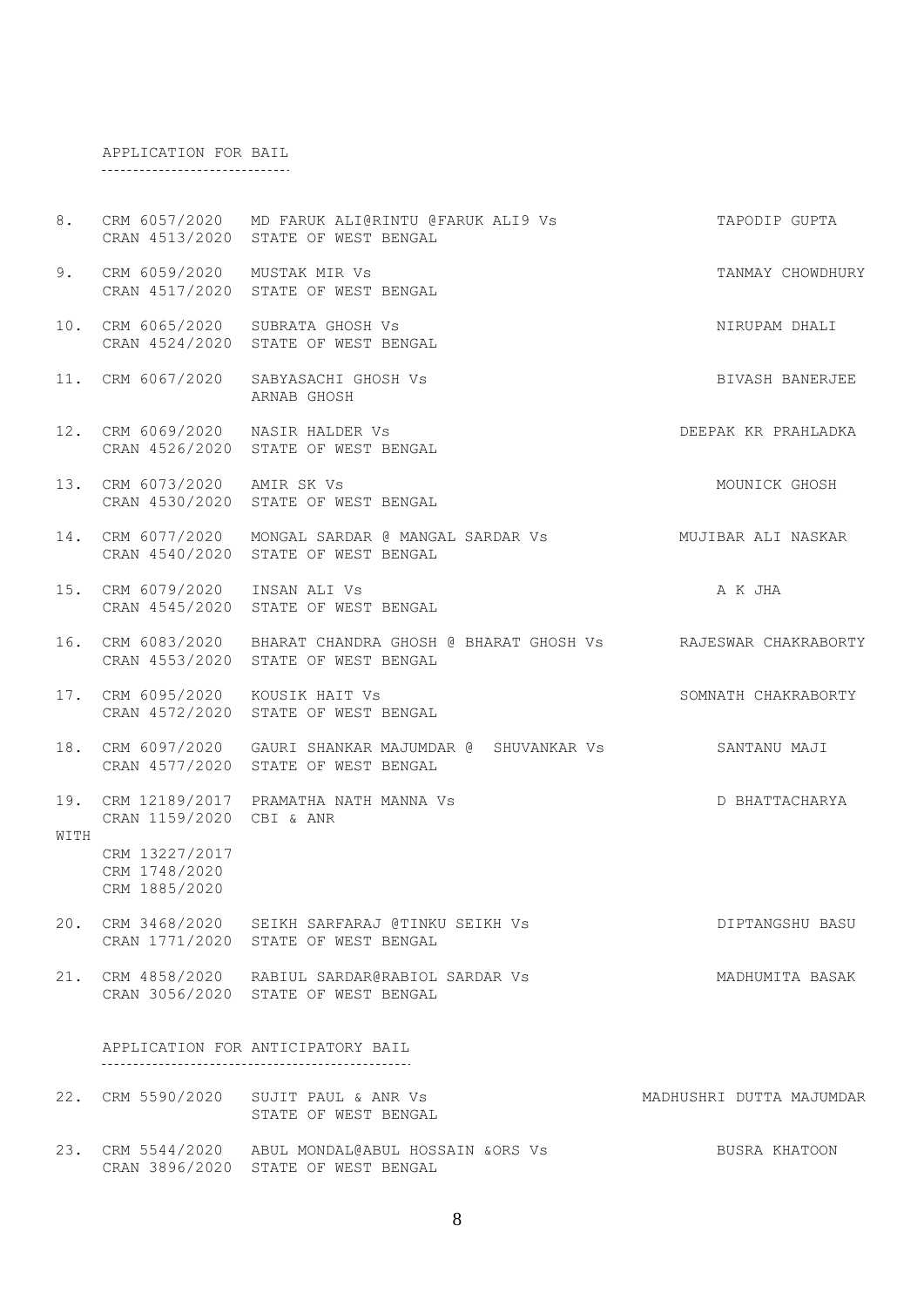|     | 24. CRM 5086/2020 MONTU MONDAL @ MANTU SK Vs<br>CRAN 3355/2020 STATE OF WEST BENGAL                                                     | ARUSHI RATHORE       |
|-----|-----------------------------------------------------------------------------------------------------------------------------------------|----------------------|
|     | 25. CRM 5588/2020 PRASENJIT DEY & ORS Vs<br>CRAN 3946/2020 STATE OF WEST BENGAL                                                         | SABNAM LASKAR        |
|     | 26. CRM 5846/2020 SAMSUDDIN MONDAL & ORS. Vs<br>CRAN 4260/2020 STATE OF WEST BENGAL                                                     | MD. KUTUBUDDIN       |
|     | 27. CRM 5854/2020 DEBU DEBNATH Vs<br>CRAN 4268/2020 STATE OF WEST BENGAL                                                                | SAMARJIT GHOSAL      |
|     | RITAM CHOWDHURY<br>28. CRM 5856/2020 NIRMAL DAS & ANR Vs<br>CRAN 4271/2020 STATE OF WEST BENGAL                                         |                      |
|     | 29. CRM 5858/2020 OYAJIL HAQUE & ORS Vs<br>CRAN 4273/2020 STATE OF WEST BENGAL                                                          | ROBIUL ISLAM         |
|     | 30. CRM 5862/2020 PROKASH CHOWDHURY & ORS Vs SAVINABA PATRA<br>CRAN 4278/2020 STATE OF WEST BENGAL                                      |                      |
|     | 31. CRM 5866/2020 BHAJAN ADHIKARI VS<br>CRAN 4284/2020 STATE OF WEST BENGAL                                                             | KAUSHIK CHAUDHURY    |
|     | 32. CRM 5876/2020 PULAK BRAMAN & ANR Vs<br>CRAN 4295/2020 STATE OF WEST BENGAL                                                          | TANMAY BASU          |
|     | ABIR CHAKRABORTY<br>33. CRM 5884/2020 PINKI GUPTA & ORS. Vs<br>CRAN 4304/2020 STATE OF WEST BENGAL                                      |                      |
| 34. | CRM 5890/2020 TANMOY MANDAL @ TONMOY KR MANDAL Vs MOUNICK GHOSH<br>CRAN 4318/2020 STATE OF WEST BENGAL                                  |                      |
| 35. | PRONOJIT ROY<br>CRM 5892/2020 KULKULI ROY & ORS Vs<br>CRAN 4320/2020 STATE OF WEST BENGAL                                               |                      |
|     | 36. CRM 5898/2020 CHERANJIB BHATTACHARJEE@ CHIRANJIB SOMNATH ADHIKARY<br>CRAN 4331/2020 BHATTACHARYA@ CHIRANJEE Vs STATE OF WEST BENGAL |                      |
| 37. | CRM 5902/2020 CHAHARUDDIN @ MADHU SK & ANR Vs<br>CRAN 4338/2020 STATE OF WEST BENGAL                                                    | ROBIUL ISLAM         |
|     | 38. CRM 5906/2020 SAGIRA BIBI & ANR Vs<br>CRAN 4342/2020 STATE OF WEST BENGAL                                                           | GAZI FARUQUE HOSSAIN |
|     | 39. CRM 5910/2020 ANIKUL SK @ ANIKUL SAFI Vs<br>CRAN 4347/2020 STATE OF WEST BENGAL                                                     | SOMNATH ADHIKARY     |
|     | 40. CRM 5912/2020 BHAGUL @ SEKH SAFIUL & ORS Vs<br>CRAN 4348/2020 STATE OF WEST BENGAL                                                  | RITAM CHOWDHURY      |
|     | 41. CRM 6061/2020 NAVNEET CHITLANGIA & ORS Vs<br>CRAN 4519/2020 STATE OF WEST BENGAL                                                    | SOUMYA NAG           |
|     | 42. CRM 6063/2020 SABITA DEBNATH & ANR Vs<br>CRAN 4521/2020 STATE OF WEST BENGAL                                                        | SANTANU MAJI         |
| 43. | CRM 6071/2020 ABDUL HOQUE & ORS Vs<br>CRAN 4528/2020 STATE OF WEST BENGAL                                                               | JOY CHAKRABORTY      |
|     | 44. CRM 6075/2020 BANDANA YADAV & ORS Vs<br>CRAN 4534/2020 STATE OF WEST BENGAL                                                         | MUJIBAR ALI NASKAR   |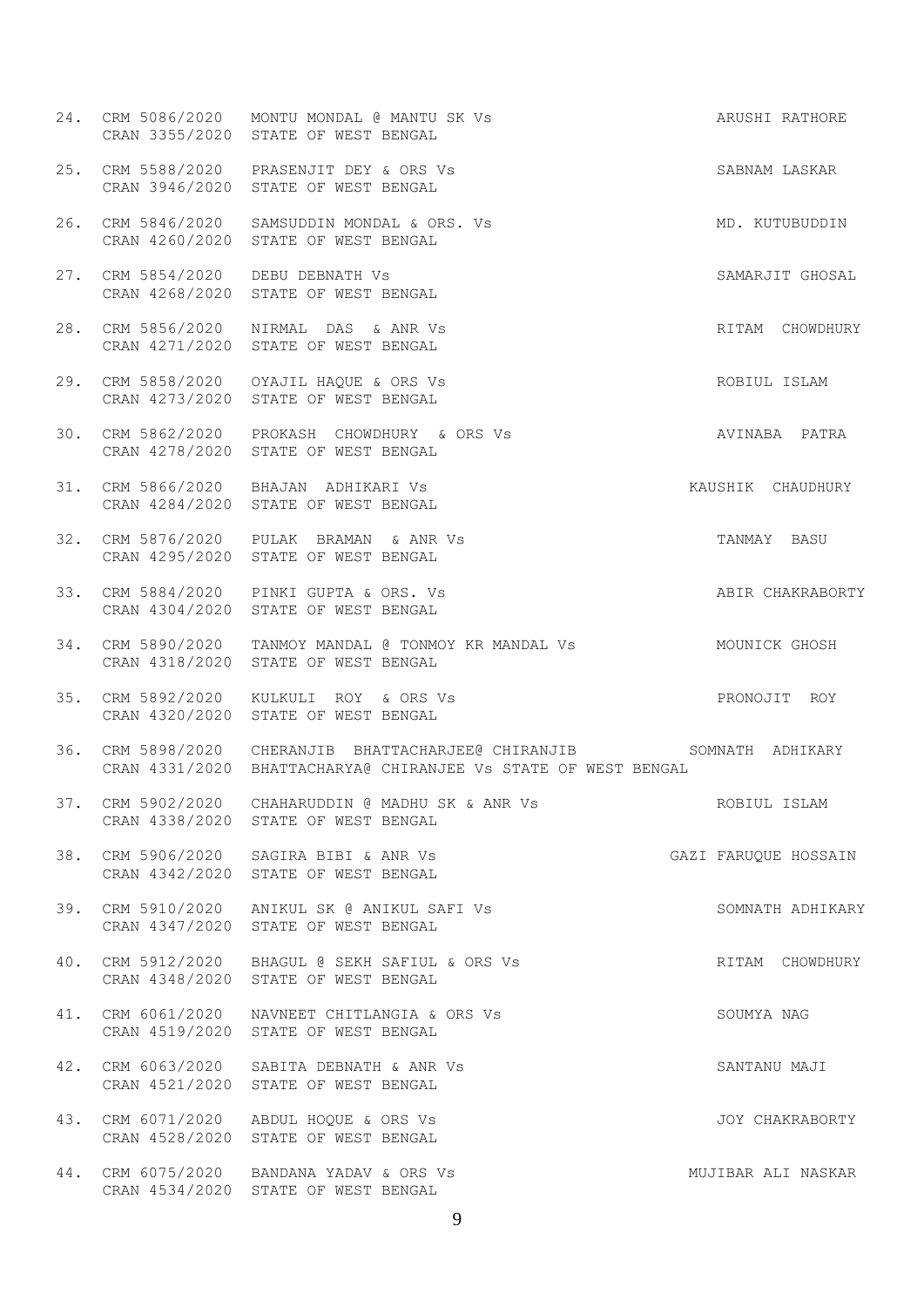|                                 | 45. CRM 6081/2020 SUSHOVAN SARKAR & ORS Vs<br>CRAN 4549/2020 STATE OF WEST BENGAL                                         | SANTANU MAJI           |
|---------------------------------|---------------------------------------------------------------------------------------------------------------------------|------------------------|
|                                 | 46. CRM 6085/2020 JIARUL HAQUE & ORS Vs<br>CRAN 4555/2020 STATE OF WEST BENGAL                                            | ARNAB SAHA             |
| 47. CRM 6087/2020               | MANOJ PAUL Vs<br>UT OF A & N ISLANDS                                                                                      | MANOJ PAUL IN PERSON   |
| 48. CRM 6089/2020 MANOJ PAUL Vs | UT OF A & N ISLANDS                                                                                                       | MANOJ PAUL             |
|                                 | 49. CRM 6091/2020 KRISHNA MONDAL Vs<br>CRAN 4561/2020 STATE OF WEST BENGAL                                                | SONALI DAS             |
|                                 | 50. CRM 6093/2020 NIKUNJA BAIRAI & ANR Vs<br>CRAN 4571/2020 STATE OF WEST BENGAL                                          | MRINAL KANTI MUKHERJEE |
|                                 | 51. CRM 6099/2020 REKHA GHOSH & ORS Vs<br>CRAN 4580/2020 STATE OF WEST BENGAL                                             | ATIS KR BISWAS         |
| 52. CRM 6101/2020 MANOJ PAUL Vs | UT OF A & N ISLANDS                                                                                                       | M PAUL (IN PERSON)     |
|                                 | 53. CRM 6105/2020 KHAGESWAR ROY SINGHA & ORS Vs SUDIP GUHA<br>STATE OF WEST BENGAL                                        |                        |
|                                 | 54. CRM 6010/2020 PATLA BISWAS @ SHARIFUDDIN BISWAS & ORS Vs AMANUL ISLAM<br>CRAN 4460/2020 STATE OF WEST BENGAL          |                        |
|                                 | 55. CRM 6012/2020 MANTU MONDAL Vs<br>CRAN 4464/2020 STATE OF WEST BENGAL                                                  | ARNAB SAHA             |
|                                 | 56. CRM 6018/2020 DINESH CHATTERJEE@BABU Vs<br>CRAN 4472/2020 STATE OF WEST BENGAL                                        | SHEKHAR BARMAN         |
|                                 | 57. CRM 6022/2020 JHANTU SK @ JHANTU SHAIKH Vs<br>CRAN 4476/2020 STATE OF WEST BENGAL                                     | TAPODIP GUPTA          |
|                                 | 58. CRM 6024/2020 ABDUL SK@ABDULLA SEKH & ANR Vs SOMNATH ADHIKARY<br>CRAN 4479/2020 STATE OF WEST BENGAL                  |                        |
|                                 | 59. CRM 6032/2020 SK NAZIBUL ALI @ KALO & ORS Vs 30 PARTHA SARATHI MONDAL<br>CRAN 4487/2020 STATE OF WEST BENGAL          |                        |
| 60. CRM 6046/2020               | SADANANDA ROY Vs<br>STATE OF WEST BENGAL                                                                                  | ANIRUDDHA BISWAS       |
|                                 | 61. CRM 6048/2020 JEMAS@JAMES@JEM ORAON@JAMES TIRKEY@JAMAS URAO & ANR VSNAVANIL DE<br>CRAN 4508/2020 STATE OF WEST BENGAL |                        |
|                                 | 62. CRM 6050/2020 DHANABALA BARMAN & ANR Vs<br>CRAN 4509/2020 STATE OF WEST BENGAL                                        | ARNAB SAHA             |
| 63. CRM 6054/2020 MANOJ PAUL Vs | UT OF ANDAMAN & NICOBAR ISLANDS                                                                                           | IN PERSON              |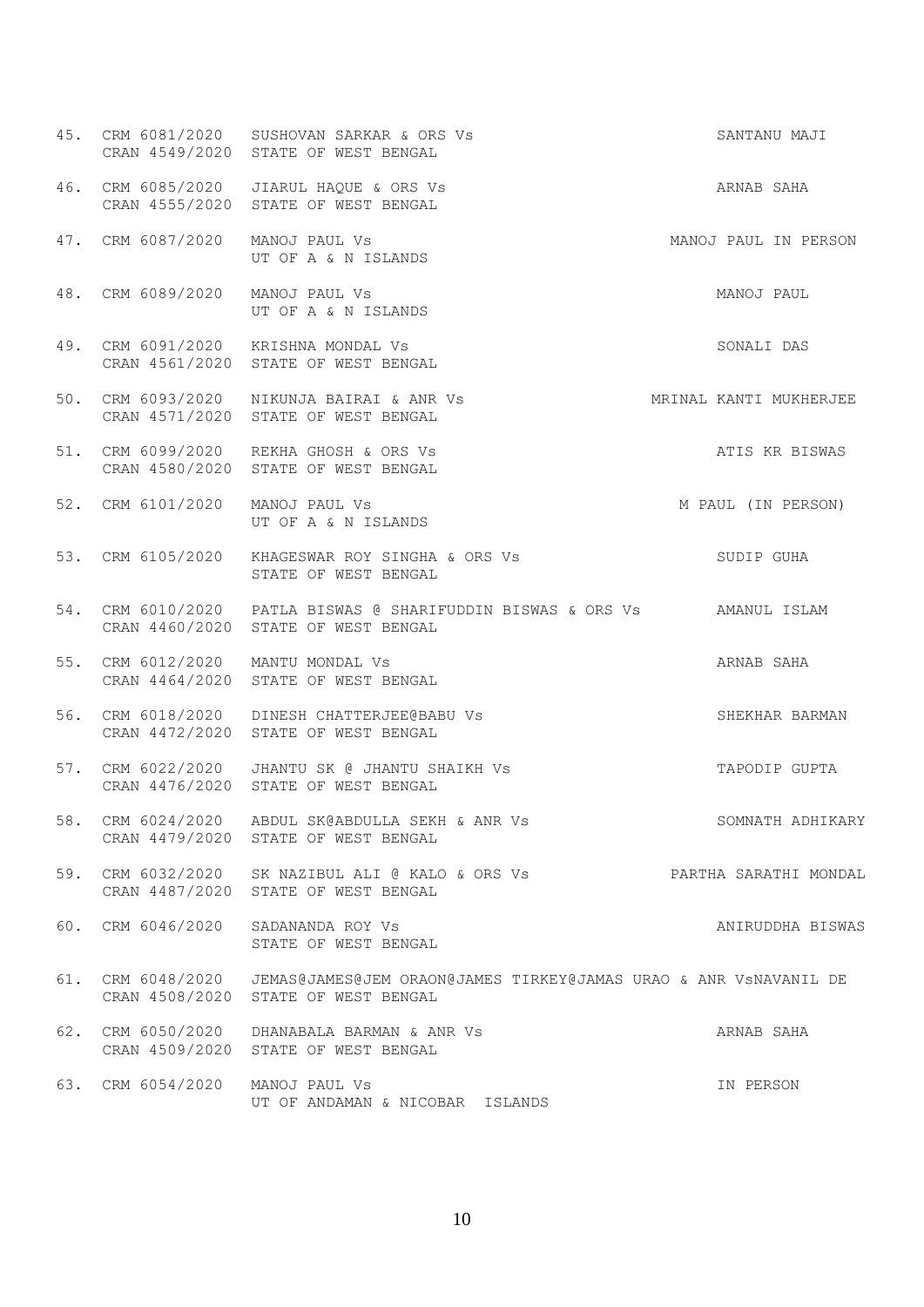BAIL IN CONNECTION WITH APPEAL 

- 64. CRA 97/2020 LOGIN DAS @ LAGIN RABI DAS Vs SAMRAT GOSWAMI CRAN 4587/2020 STATE OF WEST BENGAL CRAN 3661/2020
- 65. CRA 62/2020 MD. IRFAN @ SONU & ORS. Vs SANJIDA SULTANA STATE OF WEST BENGAL

WITH

CRAN 2772/2020

66. CRA 576/2018 SAHABUDDIN SHEIKH @ SAHABUDDIN SK & ANR Vs P ROY CRAN 541/2019 STATE OF WEST BENGAL

CANCELLATION OF BAIL --------------------------------

- 67. CRM 6103/2020 BHASKAR CHANDRA LAHIRI Vs PURBASHA GOSWAMI CRAN 4583/2020 STATE OF WEST BENGAL
- 68. CRM 4630/2020 MINAJUDDIN MONDAL Vs UDAY SANKAR CHATTOPADHYAY CRAN 2791/2020 STATE OF WEST BENGAL & ANR
- 69. CRM 5894/2020 RUKHSAR BANO Vs SIBANGI CHATTOPADHYAY CRAN 4322/2020 STATE OF WEST BENGAL & ANR
- 70. CRM 5896/2020 RUKHSAR BANO Vs SIBANGI CHATTOPADHYAY CRAN 4324/2020 STATE OF WEST BENGAL & ORS

MODIFICATION/RELAXATION OF BAIL 

- 71. CRM 8018/2019P PRABHAS KR BANERJEE @ BABLU Vs SANTANU MAJI CRAN 2780/2020 STATE OF WEST BENGAL CRAN 2781/2020
- 72. CRAN 2794/2020 MD. MOKADDASH MOLLA & ANR Vs STATE OF WEST BENGAL

WITH CRAN 2795/2020

WITH CRM 1770/2019

CRM 1831/2019 CRM 538/2019

CRIMINAL APPEAL -----------------------

- 73. CRA 262/2006 PAPPU @ AVIJIT CHOWDHURY & ORS. Vs AVISHEK SINHA CRAN 2971/2019 STATE CRAN 2355/2020 **WITH** CRM 4573/2007 74. CRA 480/2019 AKBAR ALI Vs SUBRATA KARMAKAR CRAN 2535/2020 STATE OF WEST BENGAL
- 75. CRA 296/2018 ALOKE BISWAS @ BAPI & ANR. Vs JONAKI SAHA CRAN 2673/2019 STATE OF WEST BENGAL & ANR.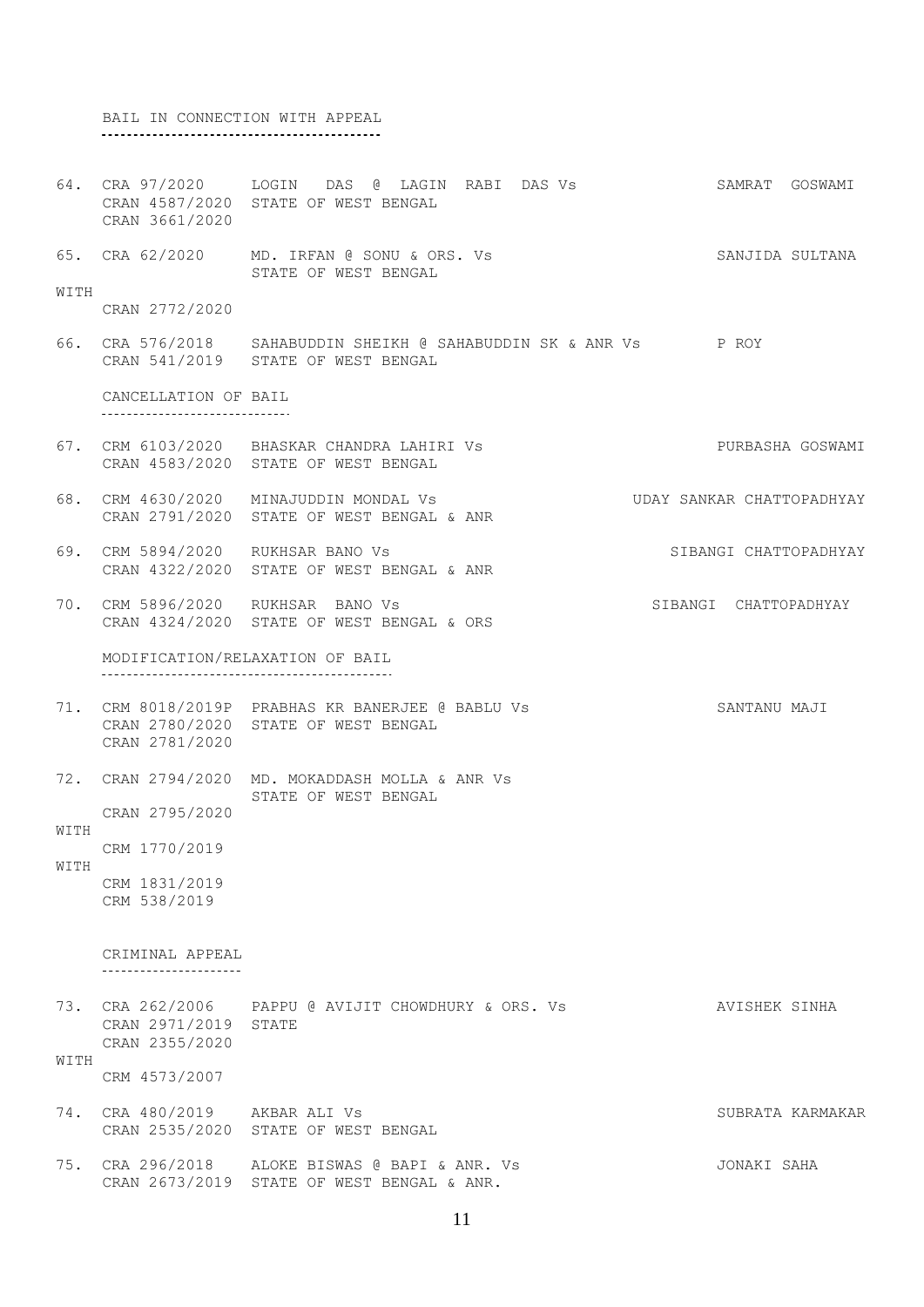APPLICATION (CRIMINAL) ..................................

- 76. CRAN 3052/2020 RAJENDRA NATH MURMU @ RAJENDRA MURMU Vs STATE OF WEST BENGAL
- WITH CRAN 3053/2020
	- CRM 4530/2020

ADMISSION OF CRL APPEAL 

- 77. CRA 16/2020 SONA DHALI Vs SANDIP CHAKRABARTY CRAN 450/2020 STATE OF WEST BENGAL CRAN 2774/2020 HABEAS CORPUS
- 78. WP 4817W/2020 SNEHASHIS SARKAR Vs **BIPLOB DAS** STATE OF WEST BENGAL & ORS

PONZY MATTER

79. WP 6383W/2020 DEBABRATA RAY Vs Sand Control of the BISWAJIT SARKAR UNION OF INDIA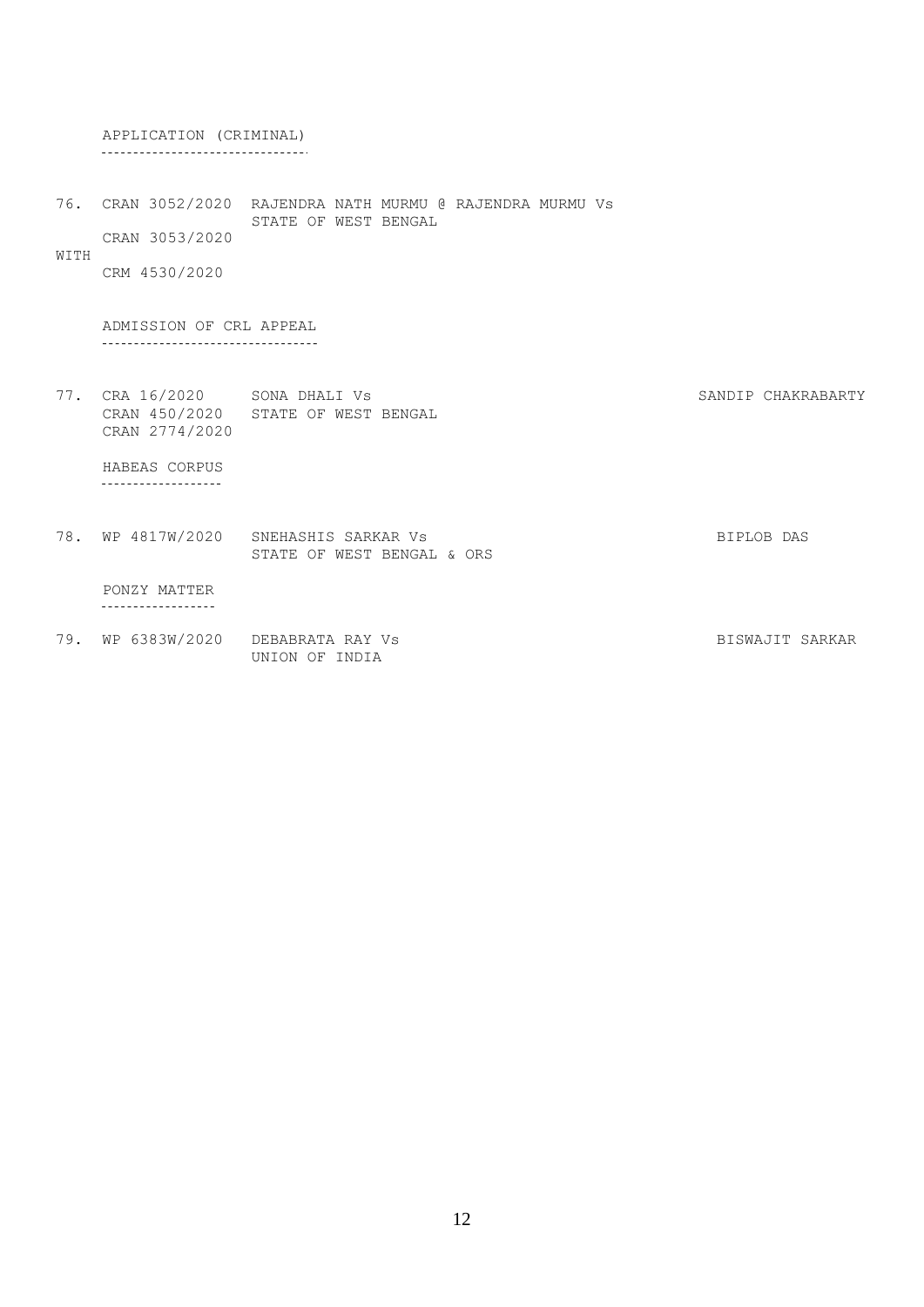### **APPELLATE SIDE ON WEDNESDAY, THE 26TH AUGUST, 2020 COURT NO. 11 (VIA VIDEO CONFERENCE)**

### **11:00 A.M.**

### **HON'BLE JUSTICE SAHIDULLAH MUNSHI AND HON'BLE JUSTICE JAY SENGUTPA**

#### **NOTE : MATTERS WILL BE TAKEN UP THROUGH PHYSICAL HEARING ONLY WHEN BOTH THE PARTIES ARE AGREED.**

APPLICATION FOR BAIL --------------------------------

| 1. |               | CRM 5650/2020 AKTARUL GAZI Vs<br>CRAN 4016/2020 STATE OF WEST BENGAL                     | SATADRU LAHIRI       |
|----|---------------|------------------------------------------------------------------------------------------|----------------------|
| 2. | CRM 4920/2020 | MITHUN BARMAN Vs<br>STATE OF WEST BENGAL                                                 | HILLOL SAHA PODDER   |
| 3. |               | CRM 5690/2020 TARAPADA GURIA Vs<br>CRAN 4068/2020 STATE OF WEST BENGAL                   | BAPIN BAIDYA         |
| 4. |               | CRM 5692/2020 RUKUMUDDIN AHMED & ORS. Vs<br>STATE OF WEST BENGAL                         | HILLOL SAHA PODDAR   |
| 5. |               | CRM 5696/2020 ANHARA BIBI@ BURI BIBI Vs<br>CRAN 4073/2020 STATE OF WEST BENGAL           | SK. SALIM            |
| 6. |               | CRM 5700/2020 MANJARUL HOQUE ANSARI VS<br>CRAN 4080/2020 STATE OF WEST BENGAL            | SOUMYA NAG           |
| 7. |               | CRM 5702/2020 TAPAN BISWAS& ORS Vs<br>CRAN 4556/2020 STATE OF WEST BENGAL                | ATIS KUMAR BISWAS    |
| 8. |               | CRM 5716/2020 SUKANTA BALA Vs<br>CRAN 4096/2020 STATE OF WEST BENGAL                     | GAZI FARUOUE HOSSAIN |
| 9. |               | CRM 5734/2020 SAMIR DAS @ SAMEER DAS Vs BUSHRA KHATOON<br>STATE OF WEST BENGAL           |                      |
|    |               | 10. CRM 5738/2020 EHEMAN SK @ AHESHAN SK Vs<br>CRAN 4124/2020 STATE OF WEST BENGAL & ANR | SHRAMAN SARKAR       |
|    |               | 11. CRM 5760/2020 RENESHA BANERJEE Vs<br>CRAN 4154/2020 STATE OF WEST BENGAL & ORS       | ABHINAV RAKSHIT      |
|    |               | 12. CRM 5768/2020 MD. ERSHAD @ KALIA Vs<br>CRAN 4163/2020 STATE OF WEST BENGAL           | RITU MUKHERJEE       |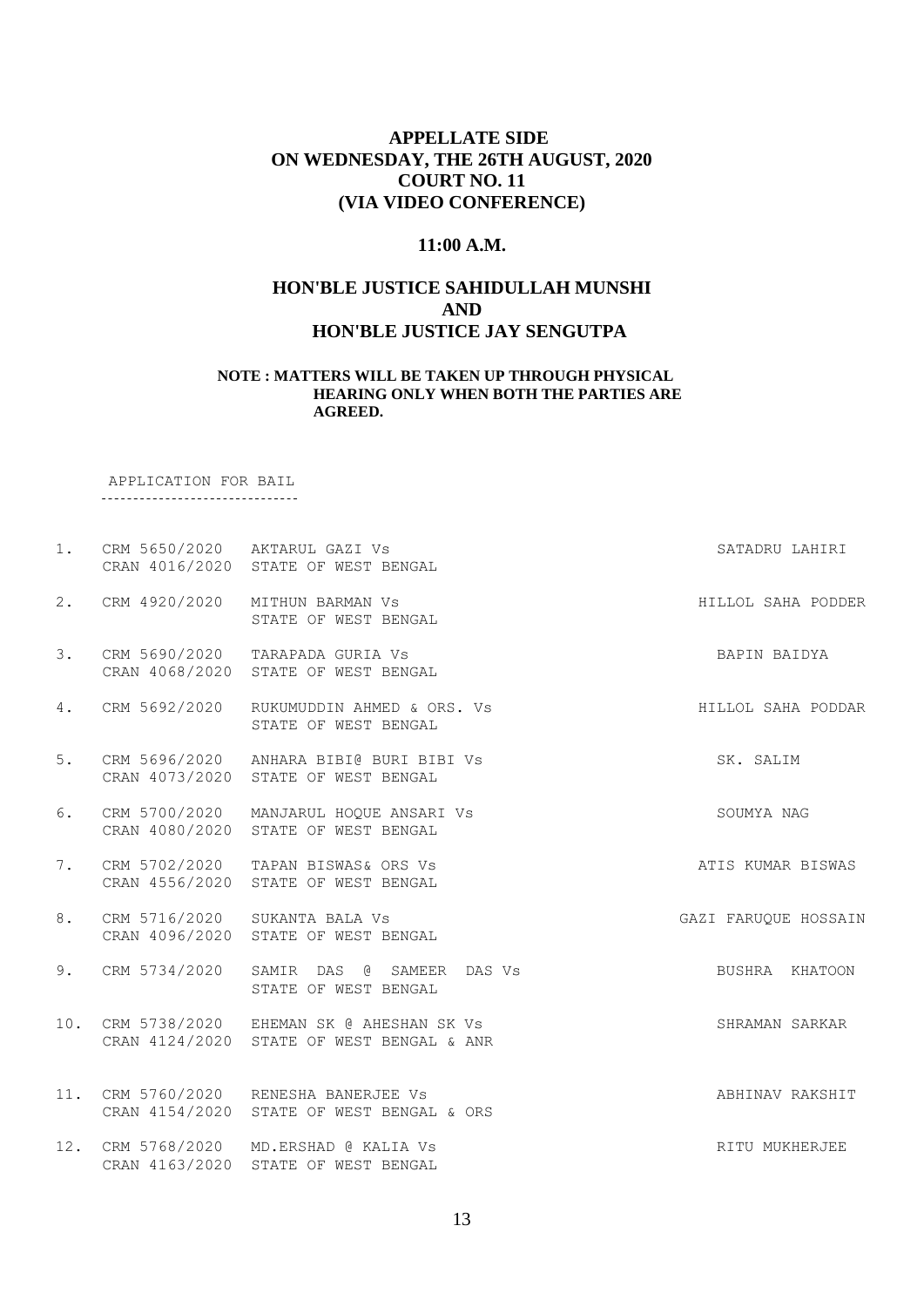|                                  | 13. CRM 5790/2020 STATE OF WEST BENGAL Vs<br>CRAN 4203/2020 DEBJANI PODDAR & ORS                                | MD ANWAR HOSSAIN    |
|----------------------------------|-----------------------------------------------------------------------------------------------------------------|---------------------|
|                                  | 14. CRM 5798/2020 NAIMUL HAQUE Vs<br>STATE OF WEST BENGAL                                                       | JEENIA RUDRA        |
|                                  | 15. CRM 5806/2020 MRINAL MANDAL @ MONDAL Vs<br>CRAN 4217/2020 STATE OF WEST BENGAL                              | OMAR FARUK GAZI     |
|                                  | 16. CRM 5814/2020 SUJIT ADHIKARY @ BAKA Vs<br>CRAN 4224/2020 STATE OF WEST BENGAL                               | SUMANTA DAS         |
|                                  | 17. CRM 5828/2020 RAFIKUL @ ROFIQUL SK. Vs<br>CRAN 4243/2020 STATE OF WEST BENGAL                               | ARUP KUMAR BHOWMICK |
|                                  | 18. CRM 5982/2020 GOUTAM SARDAR Vs<br>CRAN 4429/2020 STATE OF WEST BENGAL                                       | SONALI DAS          |
|                                  | 19. CRM 5984/2020 SUDIPTA MITRA Vs<br>CRAN 4431/2020 STATE OF WEST BENGAL                                       | SONALI DAS          |
|                                  | 20. CRM 5988/2020 CHHOTON MAHANTA @ CHATON Vs <b>ARUSHI RATHORE</b><br>CRAN 4436/2020 STATE OF WEST BENGAL      |                     |
| 21. CRM 5992/2020 RAJU DUTTA Vs  | MAZHAR HOSSAIN CHOWDHURY<br>CRAN 4441/2020 THE NARCOTICS CONTROL BUREAU, KOLKATA ZONAL UNIT                     |                     |
|                                  | DEBASIS KAR<br>22. CRM 6000/2020 SUBAL MONDAL @ PACHAN Vs<br>CRAN 4450/2020 STATE OF WEST BENGAL                |                     |
|                                  | 23. CRM 6002/2020 AYANUL HAQUE@ AYNUL HAQUE& ANR Vs MAVANIL DE<br>CRAN 4454/2020 STATE OF WEST BENGAL           |                     |
|                                  | 24. CRM 6006/2020 KRITIBASH PATRA& A ANR Vs MAZAHAR HOSSAIN CHOWDHURY<br>CRAN 4458/2020 STATE OF WEST BENGAL    |                     |
|                                  | 25. CRM 6008/2020 SOJIM @ SAJIM Vs<br>CRAN 4459/2020 STATE OF WEST BENGAL                                       | AMANUL ISLAM        |
|                                  | 26. CRM 6014/2020 ALAMIN MALLICK Vs<br>CRAN 4466/2020 STATE OF WEST BENGAL                                      | DEBASIS KAR         |
|                                  | 27. CRM 6016/2020 AJIJUL HOQUE Vs<br>CRAN 4471/2020 STATE OF WEST BENGAL                                        | SUFI KAMAL          |
|                                  | 28. CRM 6020/2020 RABIUL ISLAM @ CHOTTEE @ CHOTTU @ CHATTU Vs SOUVIK DAS<br>CRAN 4503/2020 STATE OF WEST BENGAL |                     |
| 29. CRM 6026/2020 SAMPA DUTTA Vs | CRAN 4481/2020 STATE OF WEST BENGAL                                                                             | DEBABRATA DAS GUPTA |
| 30. CRM 6028/2020 NAJIR MOMIM Vs | CRAN 4484/2020 STATE OF WEST BENGAL                                                                             | TRINA MITRA         |
|                                  | 31. CRM 6030/2020 GOPINATH DAS Vs<br>CRAN 4485/2020 STATE OF WEST BENGAL                                        | SAMIRUL SARDAR      |
|                                  | 32. CRM 6034/2020 SUBHOJIT PRADHAN Vs<br>CRAN 4491/2020 STATE OF WEST BENGAL                                    | BAPIN BAIDYA        |
|                                  | 33. CRM 6036/2020 MD SAKIL @ SAHIL @ CHOTKA @ BABLU Vs MD TANWEER ALAM<br>CRAN 4490/2020 STATE OF WEST BENGAL   |                     |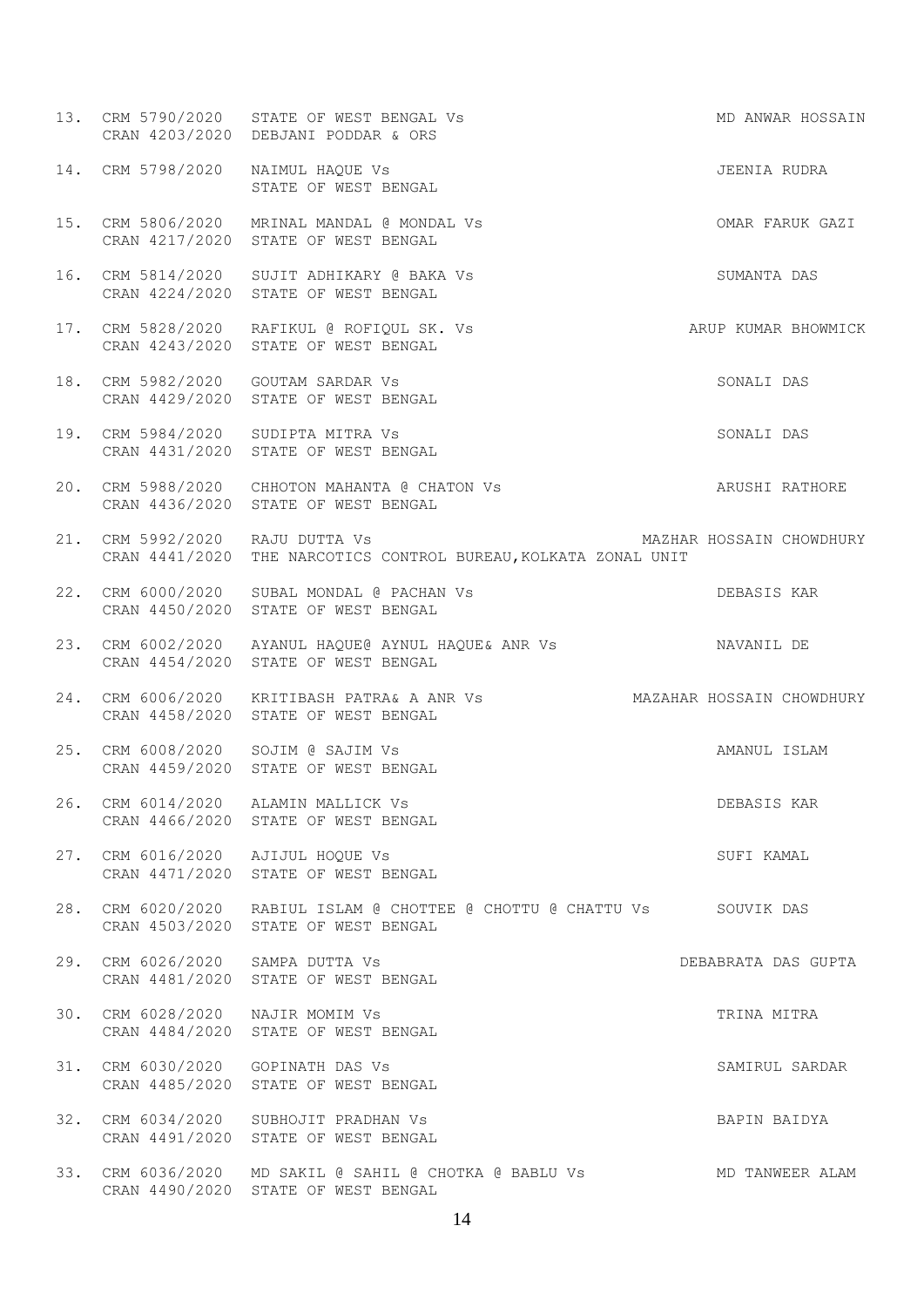|      | 34. CRM 6038/2020 ANJU BISWAS Vs  | CRAN 4496/2020 STATE OF WEST BENGAL                                                                                 | SUBHAJIT CHOWDHURY    |
|------|-----------------------------------|---------------------------------------------------------------------------------------------------------------------|-----------------------|
|      |                                   | 35. CRM 6040/2020 DHIREN SARKAR & ANR Vs<br>CRAN 4498/2020 STATE OF WEST BENGAL                                     | ARUP KUMAR BHOWMICK   |
|      |                                   | 36. CRM 6042/2020 SUDIPTA MITRA Vs<br>CRAN 4500/2020 STATE OF WEST BENGAL                                           | SONALI DAS            |
|      | 37. CRM 6044/2020 EKARUL SK Vs    | CRAN 4502/2020 STATE OF WEST BENGAL                                                                                 | SONALI DAS            |
|      |                                   | 38. CRM 6052/2020 SADDAM ANSARI Vs<br>CRAN 4511/2020 STATE OF WEST BENGAL                                           | JAYDEEP KANTA BHOWMIK |
|      |                                   | APPLICATION FOR ANTICIPATORY BAIL                                                                                   |                       |
|      |                                   | 39. CRM 5684/2020 GOPAL KR RAY & ANR Vs<br>CRAN 4063/2020 STATE OF WEST BENGAL                                      | SHATAROOP PURKAYASTHA |
|      | 40. CRM 5686/2020 SURYA SARKAR Vs | CRAN 4064/2020 STATE OF WEST BENGAL                                                                                 | RATUL DAS             |
|      | 41. CRM 5688/2020 ABDUL AZIZ Vs   | CRAN 4066/2020 STATE OF WEST BENGAL                                                                                 | PROSENJIT MUKHERJEE   |
|      |                                   | 42. CRM 5708/2020 CHABILAL SOREN @SAREN @HAPNA & ORS Vs KAUSHIK CHOUDHURY<br>CRAN 4088/2020 STATE OF WEST BENGAL    |                       |
|      | 43. CRM 5710/2020 MINU SAHA Vs    | CRAN 4089/2020 STATE OF WEST BENGAL                                                                                 | SAYAN DE              |
|      |                                   | 44. CRM 5720/2020 BAISHALI BISWAS DAM Vs<br>CRAN 4100/2020 STATE OF WEST BENGAL                                     | NAZIR AHMED           |
|      |                                   | 45. CRM 5726/2020 GELEMAN SK @ SEIKH GELEMAN & ANR Vs MAVANIL DAS<br>CRAN 4106/2020 STATE OF WEST BENGAL            |                       |
|      |                                   | 46. CRM 5728/2020 SAIFULLA SARKAR & ORS. Vs<br>CRAN 4108/2020 STATE OF WEST BENGAL                                  | ABIR DEBNATH          |
|      |                                   | 47. CRM 5736/2020 BISWAJIT SHAW & ORS Vs<br>CRAN 4118/2020 STATE OF WEST BENGAL                                     | SHRAMAN SARKAR        |
| 48.  |                                   | CRM 5752/2020 ASHISH KUMAR SHIL @ ASHISH SHIL @ ASHISH SIL Vs BUSHRA KHATOON<br>CRAN 4142/2020 STATE OF WEST BENGAL |                       |
|      |                                   | 49. CRM 5756/2020 PHANIBHUSAN DAS @ PHUDAN DAS & ORS Vs SANDIP CHAKRABARTY<br>CRAN 4150/2020 STATE OF WEST BENGAL   |                       |
|      |                                   | 50. CRM 5758/2020 GOLAM KIBRIA @ TITAN @ TITAN SK & ORS Vs NAVANIL DE<br>CRAN 4152/2020 STATE OF WEST BENGAL        |                       |
| WITH | 51. CRM 5782/2020 SANJIMA BIBI Vs | CRAN 4190/2020 STATE OF WEST BENGAL                                                                                 | TANMAY BASU           |
|      | CRM 5718/2020                     |                                                                                                                     |                       |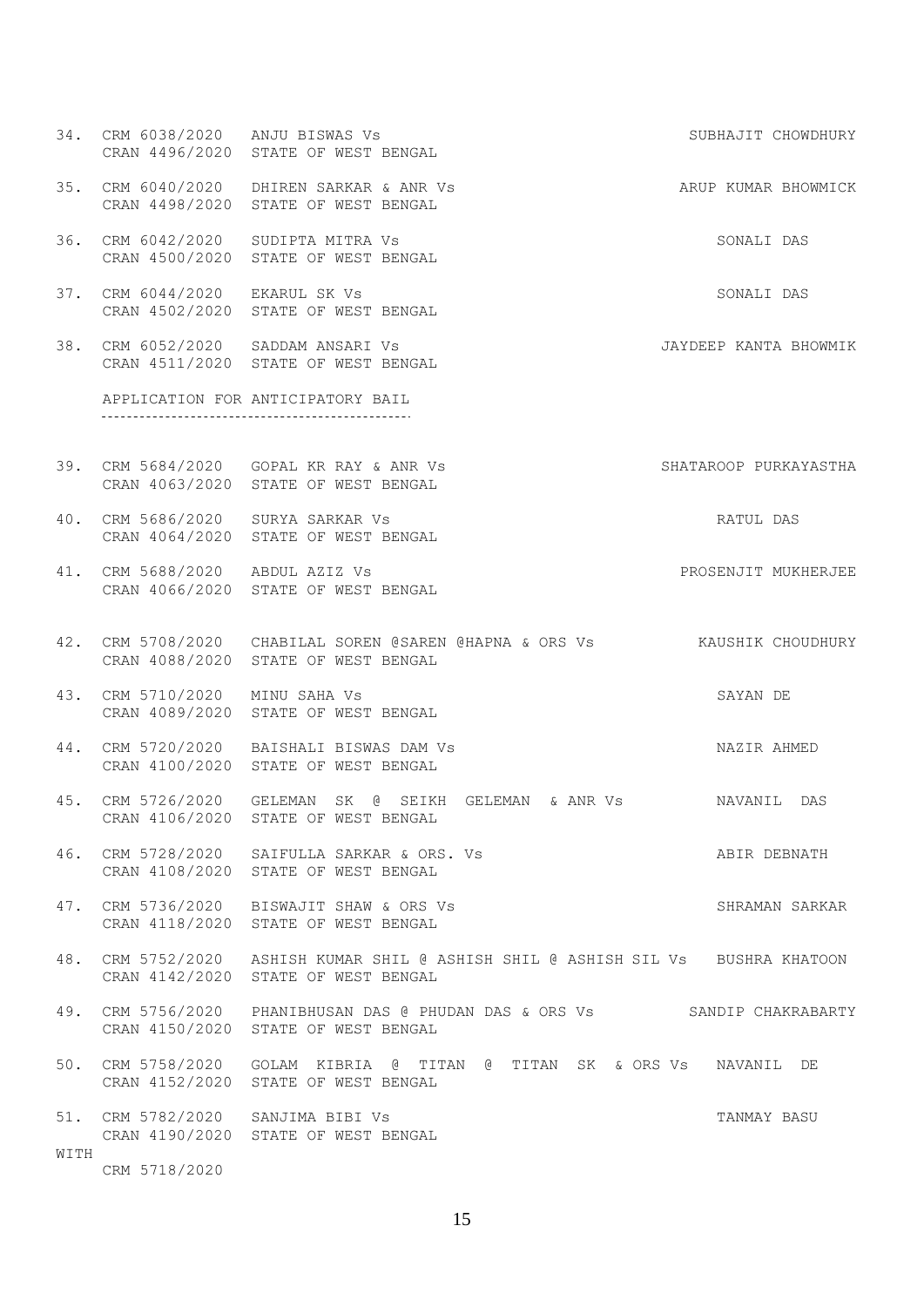|     |                                                | 52. CRM 5976/2020 PINTU MONDAL @ AKASH Vs<br>CRAN 4423/2020 STATE OF WEST BENGAL                                             | SONALI DAS            |
|-----|------------------------------------------------|------------------------------------------------------------------------------------------------------------------------------|-----------------------|
| 53. |                                                | CRM 5978/2020 SAILESH MONDAL Vs<br>CRAN 4425/2020 STATE OF WEST BENGAL & ANR                                                 | SONALI DAS            |
| 54. |                                                | CRM 5980/2020 BISWANATH MONDAL @ BISHWESWAR Vs                       SONALI DAS<br>CRAN 4427/2020 STATE OF WEST BENGAL & ANR |                       |
| 55. |                                                | CRM 5986/2020 ABDUL HOQUE MIR & ORS. Vs<br>CRAN 4442/2020 STATE OF WEST BENGAL                                               | JOY CHAKRABORTY       |
|     |                                                | 56. CRM 5990/2020 RICK GHOSH @ RIK GHOSH Vs<br>CRAN 4438/2020 STATE OF WEST BENGAL                                           | SHATAROOP PURKAYASTHA |
| 57. |                                                | CRM 5994/2020   MOHIT SK @ MAHIDUL ISLAM @ MOHIDUL ISLAM Vs         SOMNATH ADHIKARY<br>CRAN 4443/2020 STATE OF WEST BENGAL  |                       |
| 58. | CRAN 4445/2020                                 | CRM 5996/2020 JHANTU MONDAL Vs                                                                                               | DIPTENDU BANERJEE     |
| 59. |                                                | CRM 5998/2020 SK. SAFIKUL ISLAM Vs<br>CRAN 4447/2020 STATE OF WEST BENGAL                                                    | PINTU SARKAR          |
| 60. | CRM 6004/2020 SANJIT UKIL Vs<br>CRAN 4455/2020 | STATE OF WEST BENGAL                                                                                                         | AMANUL ISLAM          |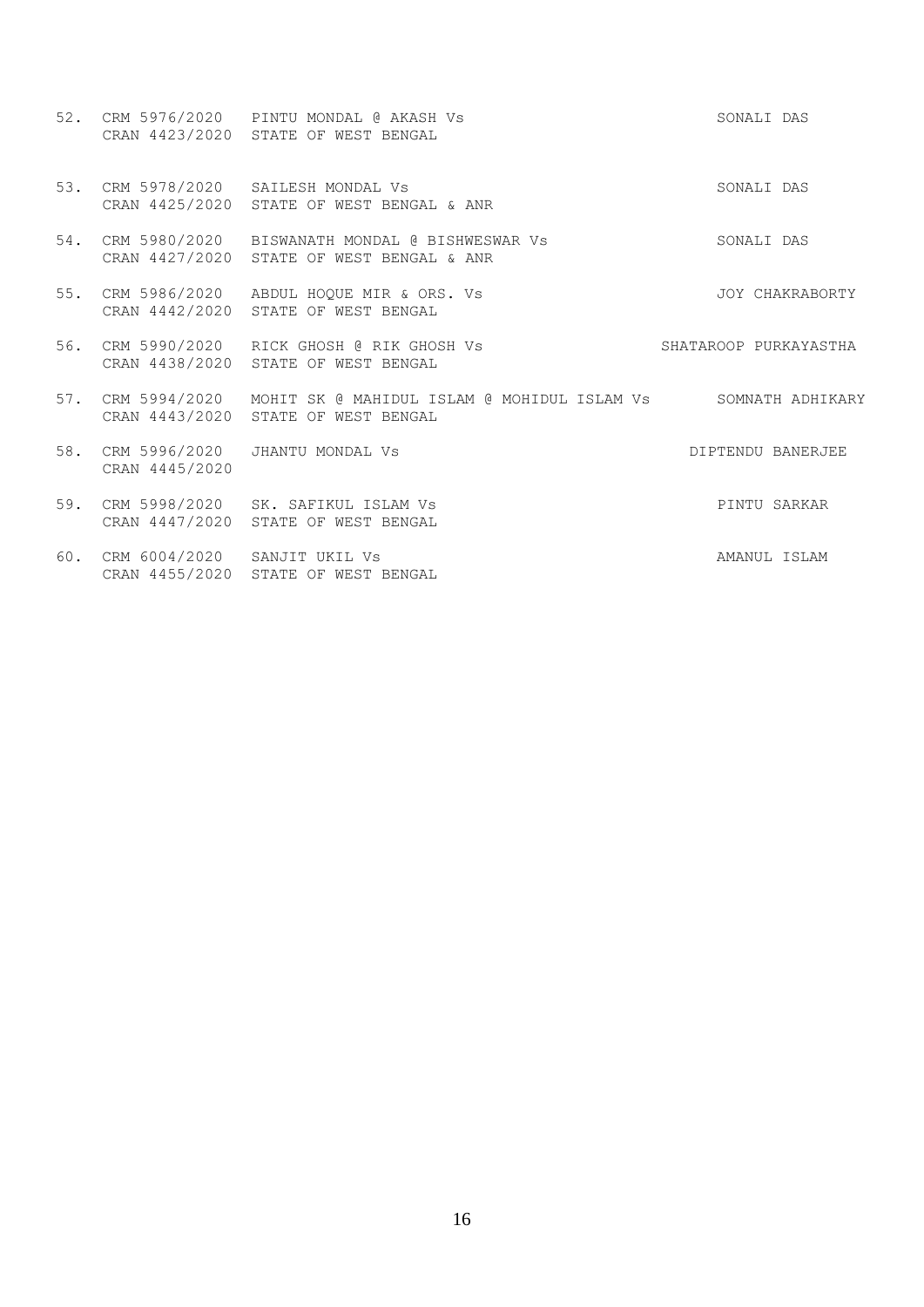### **APPELLATE SIDE ON WEDNESDAY, THE 26TH AUGUST, 2020 COURT NO. 13 (VIA VIDEO CONFERENCE)**

#### **11:00 A.M.**

#### **HON'BLE JUSTICE RAJASEKHAR MANTHA**

#### **NOTE : MATTERS WILL BE TAKEN UP THROUGH PHYSICAL HEARING ONLY WHEN BOTH THE PARTIES ARE AGREED.**

FOR JUDGMENT

------------------**(AT 11 A.M.)** 

1. WP 477W/2018 TRISHA BHATTACHARJEE Vs TANUJA BASAK

|      |               |  | STATE OF WEST BENGAL& ORS |  |
|------|---------------|--|---------------------------|--|
| WITH |               |  |                           |  |
|      | CAN 4/2020    |  |                           |  |
|      | CAN 7380/2018 |  |                           |  |
|      | WP 1330W/2014 |  |                           |  |
|      | WP 1332W/2014 |  |                           |  |
|      | WP 1333W/2014 |  |                           |  |

WP 1335W/2014 WP 1337W/2014 WP 2250W/2016 WP 3112W/2014 WP 475W/2018 WP 478W/2018 WP 481W/2018 WP 483W/2018 WP 5385W/2015 WP 709W/2014 WP 712W/2014 WP 714W/2014 WP 715W/2014 WP 717W/2014 WP 737W/2014 WP 988W/2014 WP 990W/2014 WP 991W/2014 WP 992W/2014 WP 993W/2014 WP 997W/2014

APPLICATION . . . . . . . . . . . . . . . . . .

2. CAN 4575/2020 PIJUSH KANTI SADHU Vs SHANKAR DEBNATH & ANR CAN 4573/2020

WITH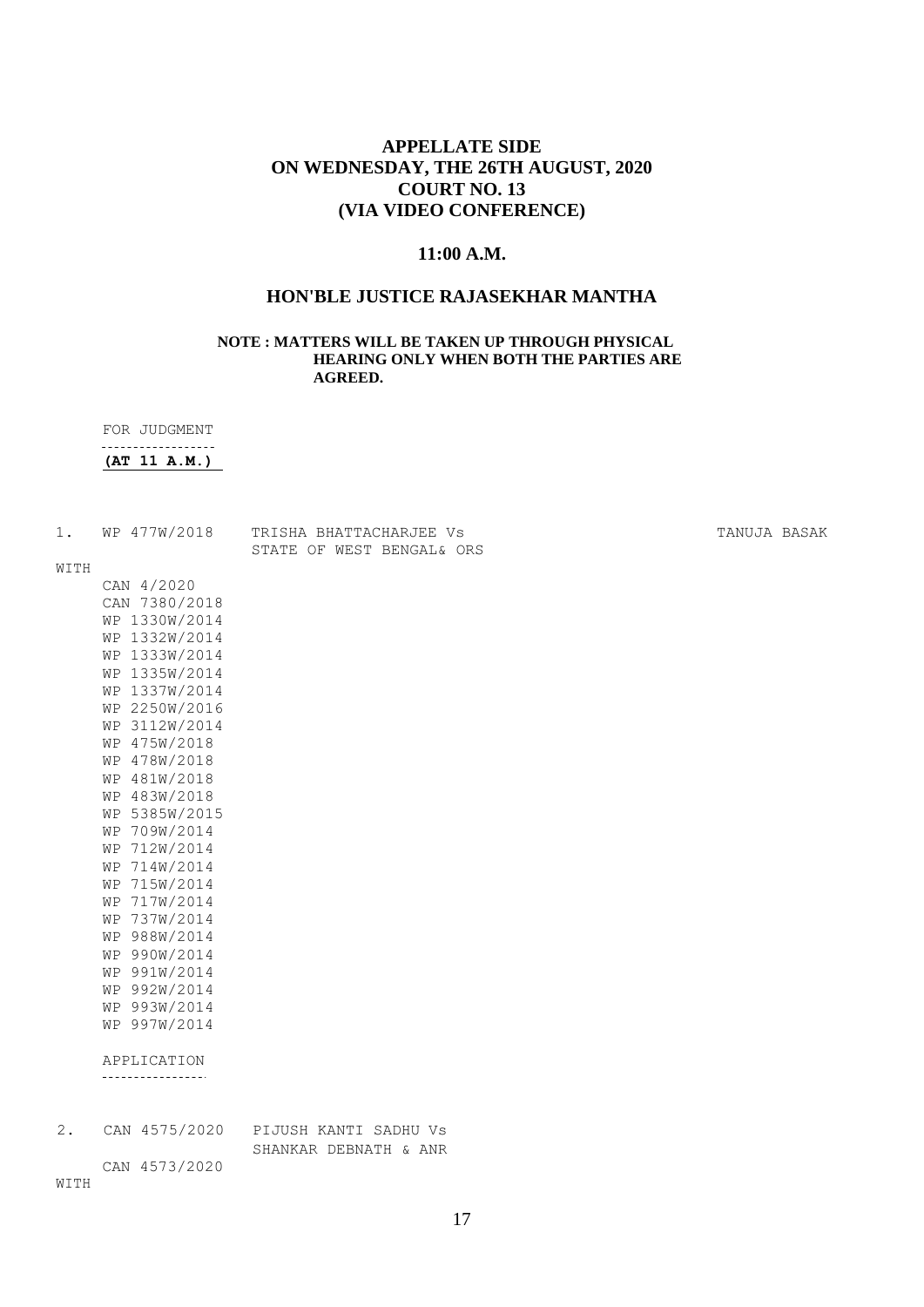CO 2949 /201 4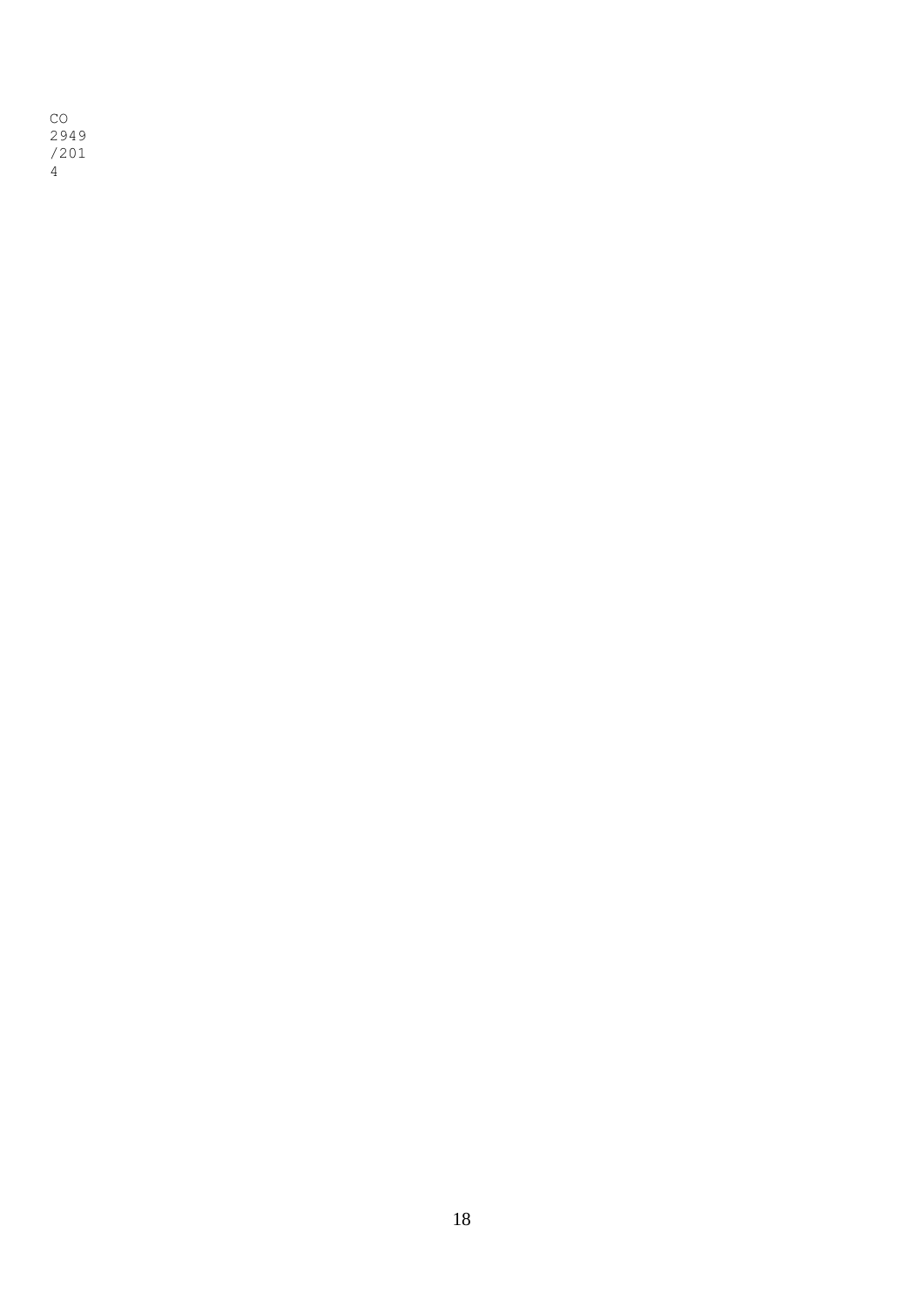CRIMINAL REVISION

|      |                                                       | 3. CRR 3238/2019 SUMITA PAINE Vs<br>BIPLAB PAINE                                                                 | SUMITA PAINE IN PERSON |
|------|-------------------------------------------------------|------------------------------------------------------------------------------------------------------------------|------------------------|
| 4.   |                                                       | CRR 1122/2020 DEBASISH CHAKRABORTY Vs<br>CRAN 4303/2020 STATE OF WEST BENGAL                                     | SINTHIA BALA           |
| 5.   |                                                       | CRR 1137/2020 RAMAN KUMAR & ORS Vs<br>CRAN 4562/2020 STATE OF WEST BENGAL & ORS                                  | MOYUKH MUKHERJEE       |
|      |                                                       | 6. CRR 1139/2020 AMULYA MAITY Vs<br>CRAN 4566/2020 STATE OF WEST BENGAL & ANR.                                   | ARUSHI RATHORE         |
|      | ADMISSION OF APPEAL<br>------------------------------ |                                                                                                                  |                        |
|      |                                                       |                                                                                                                  |                        |
| WITH |                                                       | 7. CRA 182/2020 GUMA GURUNG@GOMA KHAWAS Vs<br>CRAN 3394/2020 STATE OF WEST BENGAL                                | ANJAN CHOWDHURY        |
|      | CRA 8/2020<br>CRAN 3394/2020                          |                                                                                                                  |                        |
|      | APPLICATION FOR BAIL<br>----------------------------  |                                                                                                                  |                        |
|      |                                                       |                                                                                                                  |                        |
| 8.   |                                                       | CRM 5802/2020 SAMIR BISWAS Vs<br>CRAN 4213/2020 STATE OF WEST BENGAL                                             | ABDUR RAKIB            |
| 9.   |                                                       | CRM 5841/2020 JOYPAL NISHA @ NAJMA SHAIKHA Vs<br>CRAN 4257/2020 STATE OF WEST BENGAL                             | MALAY BHATTACHARYYA    |
|      | MOTION<br>---------                                   |                                                                                                                  |                        |
|      |                                                       | 10. WP 6556W/2020 AI IMRAN MUKTI & ANR Vs<br>STATE OF WEST BENGAL & ORS                                          | G C BAIDYA             |
|      |                                                       | 11. WP 6557W/2020 KANIKA MONDAL Vs<br>STATE OF WEST BENGAL& ORS                                                  | BIDYUT BARAN BISWAS    |
|      |                                                       | 12. WP 6558W/2020 MD. FARUK HOSSAIN SK. @ MD. FARUK HOSSAIN Vs BIDYUT BARAN BISWAS<br>STATE OF WEST BENGAL & ORS |                        |
|      |                                                       | 13. WP 6559W/2020 ABUL KALAM AZAD ALI MONDAL & ORS Vs<br>STATE OF WEST BENGAL & ORS                              | SIDDHARTHA ROY         |
|      |                                                       | 14. WP 6560W/2020 ANJALI DAS & ORS Vs<br>STATE OF WEST BENGAL & ORS                                              | MANIKA SARKAR          |
|      |                                                       | 15. WP 6561W/2020 CHANDAN KUMAR ADHIKARI & ORS Vs<br>STATE OF WEST BENGAL & ORS                                  | SIDDHARTHA ROY         |
|      |                                                       | 16. WP 6562W/2020 SK SABIR ALI Vs<br>STATE OF WEST BENGAL & ORS                                                  | ANINDA BHATTACHARYA    |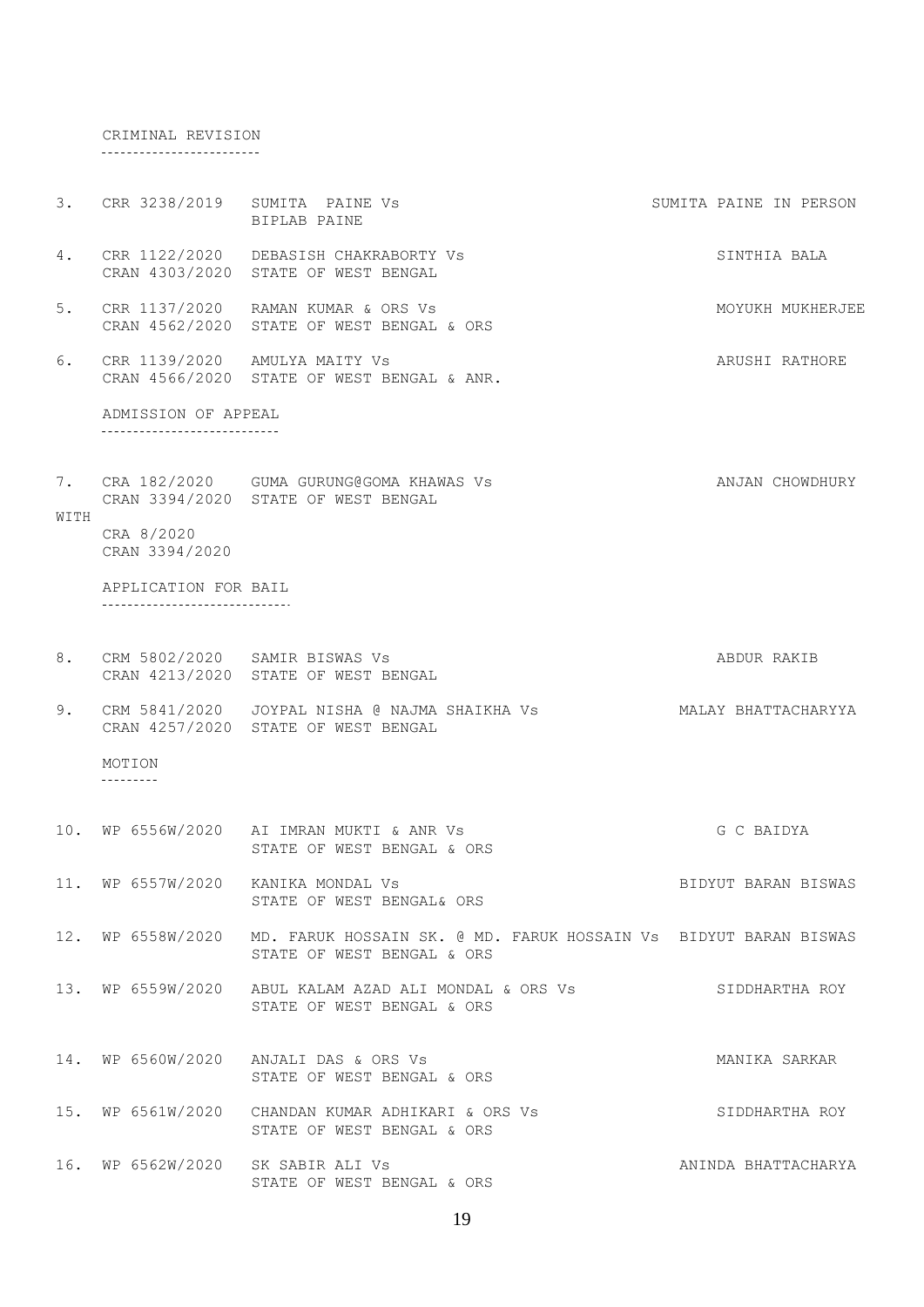|                   | 17. WP 6563W/2020 ARINDAM GOSWAMI & ORS Vs<br>STATE OF WEST BENGAL & ORS                   | SIDDHARTHA ROY        |
|-------------------|--------------------------------------------------------------------------------------------|-----------------------|
|                   | 18. WP 6565W/2020 MRIDULA DAS PAL Vs<br>STATE OF WEST BENGAL & ORS                         | SUDIP GHOSH CHOWDHURY |
|                   | 19. WP 6566W/2020 ADOITYO BERA Vs<br>STATE OF WEST BENGAL                                  | SOURAV DUTTA          |
|                   | 20. WP 6567W/2020 BANAMALI MANNA Vs<br>STATE OF WEST BENGAL & ORS                          | SUDIP GHOSH CHOWDHURY |
|                   | 21. WP 6568W/2020 MADHUMITA PAL Vs<br>STATE OF WEST BENGAL                                 | SOMRAJ DHAR           |
|                   | 22. WP 6569W/2020 MD. AFJAL HOQUE & ORS Vs<br>STATE OF WEST BENGAL & ORS                   | SUNNY NANDY           |
|                   | 23. WP 6570W/2020 SAMIR KR. SEN Vs<br>STATE OF WEST BENGAL & ORS.                          | PARTHA SARKAR\        |
| 24. WP 6571W/2020 | MUNIA HARIJAN Vs<br>STATE OF WEST BENGAL                                                   | PROBAL SARKAR         |
|                   | 25. WP 6572W/2020 BHUAN KHANAL & ORS Vs<br>THE G.T.A. & ORS                                | PRITAM CHOUDHURY      |
|                   | 26. WP 6573W/2020 RAJA MUKHERJEE Vs<br>UNION OF INDIA                                      | PAMPA DEY             |
|                   | 27. WP 6574W/2020 JAGADISH CH. BARMAN Vs<br>UNION OF INDIA & ORS.                          | SUBIR SABUD           |
|                   | 28. WP 6575W/2020 DIRECTORATE OF ENFORCEMENT Vs BHASKAR PROSAD BANERJEE<br>ANIL GOEL & ANR |                       |
|                   | 29. WP 6576W/2020 - SAHANARA KHATUN LASKAR & ANR. Vs<br>STATE OF WEST BENGAL & ORS.        | ARANYA SAHA           |
|                   | 30. WP 6577W/2020 FALMITA SUNAM & ORS Vs<br>THE G.T.A. & ORS                               | PRITAM CHOUDHURY      |
|                   | 31. WP 6578W/2020    UDAY BRAHAMAN & ORS Vs<br>THE GORKHALAND TERRITORIAL ADMIN & ORS      | PRITAM CHOUDHURY      |
|                   | 32. WP 6579W/2020 SALMA SULTANA MOLLA Vs<br>STATE OF WEST BENGAL & ORS.                    | ARANYA SAHA           |
|                   | 33. WP 6580W/2020 PABITRA KAR Vs<br>STATE OF WEST BENGAL                                   | DIBYENDU CHATTERJEE   |
|                   | 34. WP 6581W/2020 M/S SAHA ENTERPRISE Vs<br>UNION OF INDIA & ORS                           | TANMOY MUKHERJEE      |
|                   | 35. WP 6582W/2020 SANDIP DAS Vs<br>THE HOWRAH MUNICIPAL CORP. & ORS.                       | SUPRIYO CHATTOPADHYAY |
|                   | 36. WP 6583W/2020 CHANDAN KR. DAM & ORS. Vs<br>UNION OF INDIA & ORS.                       | FIRDAUS SAMIM         |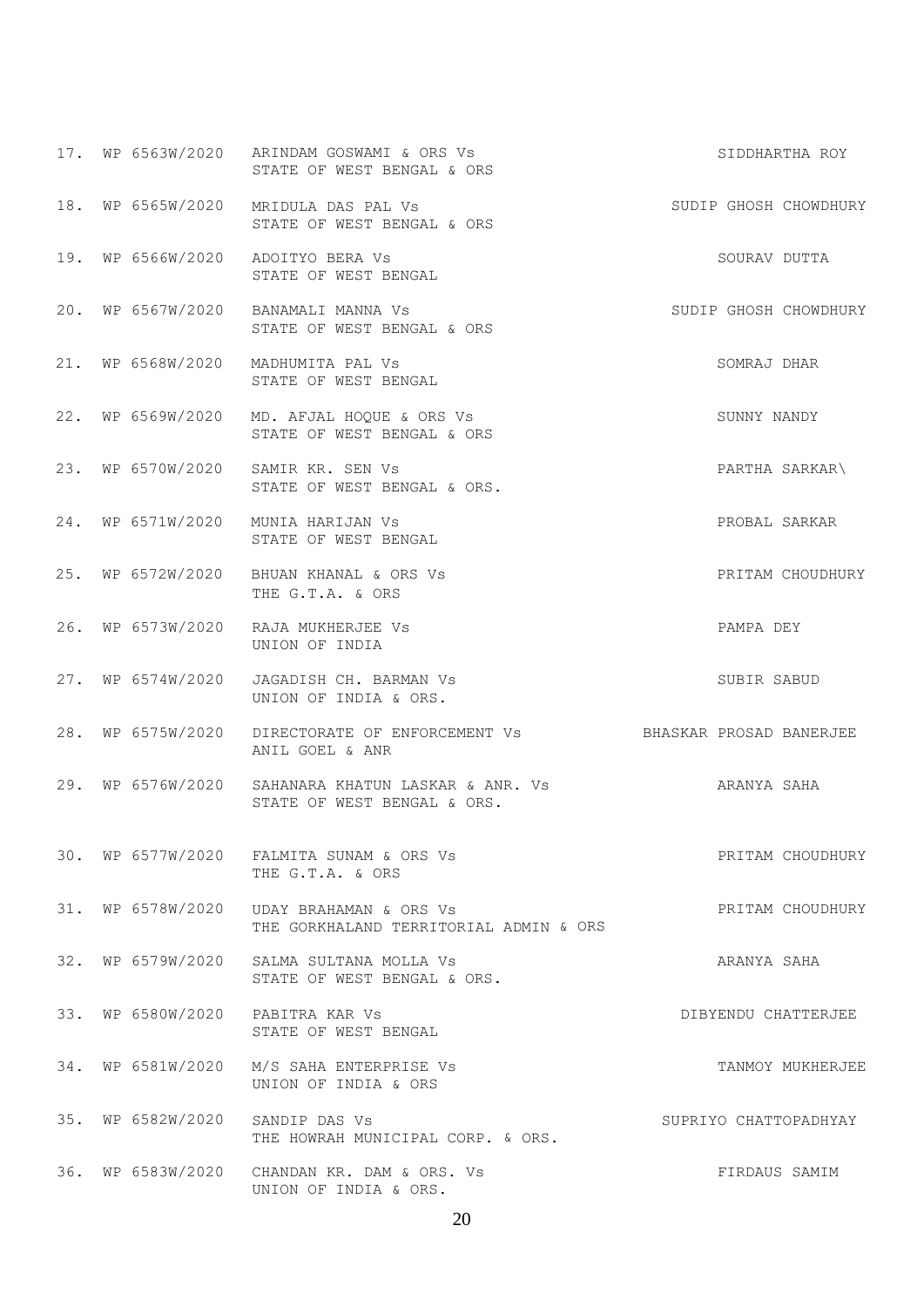|                                  | 37. WP 6584W/2020 UTPAL DUTTA & ORS Vs<br>THE G.M. PUNJAB NATIONAL BANK & ORS                 | SWETA SAHA                  |
|----------------------------------|-----------------------------------------------------------------------------------------------|-----------------------------|
|                                  | 38. WP 6585W/2020 KANAI LAL PATRA Vs<br>STATE OF WEST BENGAL & ORS.                           | SABYASACHI CHATTERJEE       |
|                                  | 39. WP 6586W/2020 FURKUNI BIBI Vs<br>STATE OF WEST BENGAL & ORS                               | MD AHSANUZZAMAN             |
|                                  | 40. WP 6587W/2020 PRADIP MANDAL Vs<br>STATE OF WEST BENGAL & ORS                              | BISWAJIT TIWARI             |
|                                  | 41. WP 6588W/2020 DOLPHIN HOSIERY P. LTD. & ANR. Vs<br>UNION OF INDIA & ORS.                  | UJJAL RAY                   |
|                                  | 42. WP 6589W/2020 PRALAY MAJUMDER Vs<br>STATE OF WEST BENGAL & ORS                            | SIMA ADHIKARI               |
| 43. WP 6590W/2020                | MD. JALALUDDIN Vs<br>STATE OF WEST BENGAL& ORS                                                | MRITUNJOY CHATTERJEE        |
|                                  | 44. WP 6591W/2020 KOWSIK OJHA & ORS Vs<br>STATE OF WEST BENGAL & ORS                          | SUPREEM NASKAR              |
| 45. WP 6592W/2020 BINA HALDER Vs | STATE OF WEST BENGAL& ORS                                                                     | ROBIUL ISLAM                |
|                                  | 46. WP 6593W/2020 DEBASISH MAITY Vs<br>STATE OF WEST BENGAL& ORS                              | SUBIR SABUD                 |
|                                  | 47. WP 6594W/2020 DIPANWITA PAUL DAS Vs<br>HOUSING IND. REGULATING AUTHORITY & ORS.           | PUJA BERIWAL                |
| 48. WP 6596W/2020                | INDIAN JUTE MILLS ASSOCIATION & ANR Vs <b>EXAGLA</b> RAJSHREE KAJARIA<br>UNION OF INDIA & ORS |                             |
|                                  | 49. WP 6597W/2020 TATHAGATA DATTA Vs<br>UNION OF INDIA & ORS                                  | TATHAGATA DATTA (IN-PERSON) |
|                                  | 50. WP 6599W/2020 SHIVSHAKTI LIFESPACE Vs<br>STATE OF WEST BENGAL& ORS                        | AHANKAR MUKHERJEE           |
|                                  | 51. WP 6600W/2020 SMRITIREKHA OJHA Vs<br>STATE OF WEST BENGAL & ORS                           | ARUN GOSWAMI                |
|                                  | 52. WP 6601W/2020 PANKAJ SARAF Vs<br>UNION OF INDIA & ORS.                                    | PRABIR BERA                 |
| 53. WP 6602W/2020                | SURYA ALLOY INDUSTRIES LTD& ANR Vs<br>UNION OF INDIA& ORS                                     | DEBSOUMYA BASAK             |
|                                  | 54. WP 6603W/2020 PRAVIN SARAF Vs<br>UNION OF INDIA & ORS.                                    | NILOTPAL CHOWDHURY          |
|                                  | 55. WP 6604W/2020 PRADEEP KR SINGHI Vs<br>KOLKATA MUNICIPAL CORPORATION & ORS                 | BAJRANG MANOT               |
|                                  | 56. WP 6605W/2020 UNIVERSAL SEAPOR PVT.LTD Vs<br>TARIFF AUTHORITY FOR MAJOR PORTS& ORS        | VIKRAM WADEHRA              |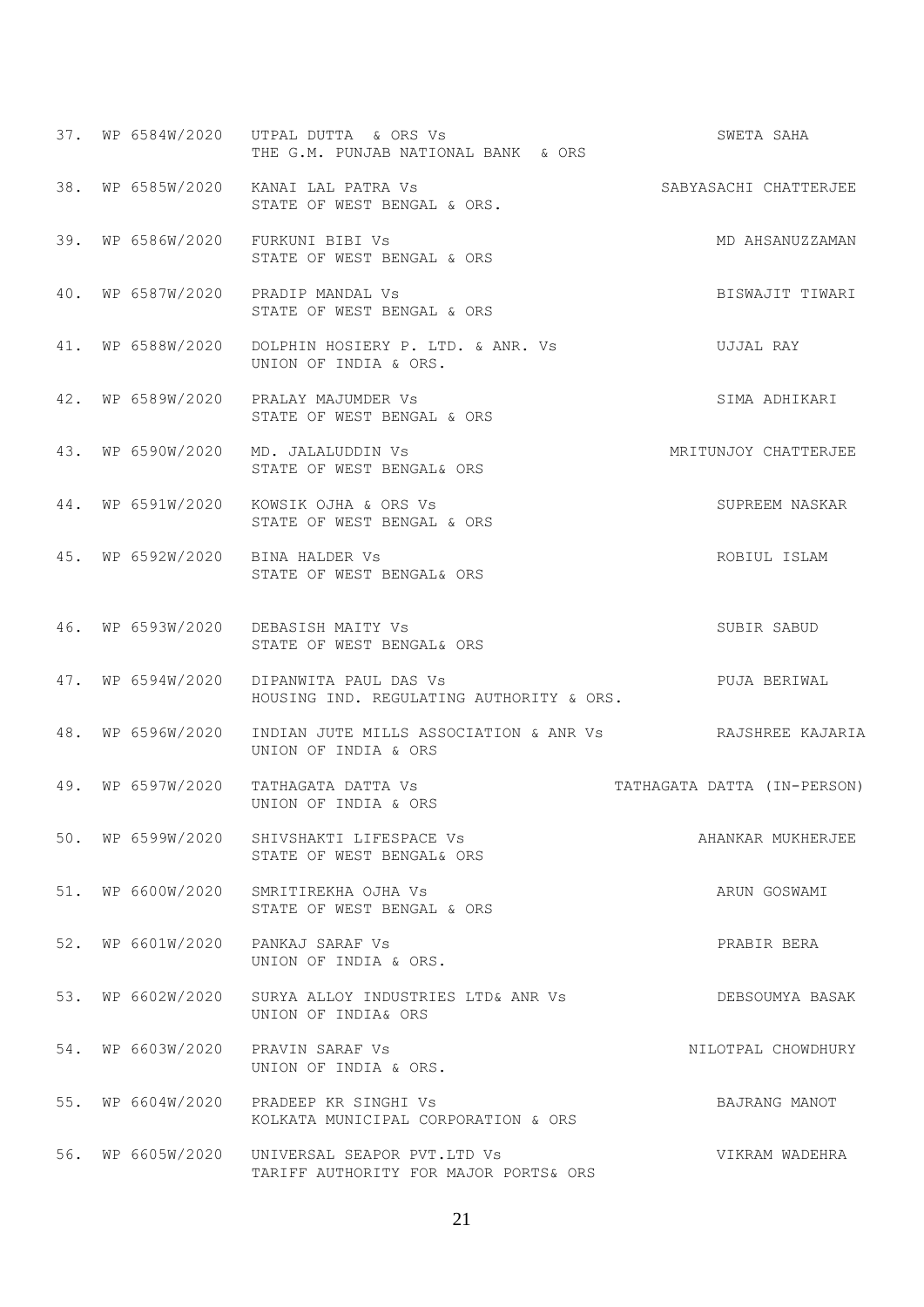| 57. | WP 6606W/2020                                   | NANDINI MAKI (MINOR) & ANR VS<br>STATE OF WEST BENGAL & ORS        | ABHISEK BANERJEE     |
|-----|-------------------------------------------------|--------------------------------------------------------------------|----------------------|
| 58. | WP 6607W/2020                                   | CHANDANA MALLIK (MANDAL) Vs<br>KOLKATA MUNICIPAL CORPORATION & ORS | PINGAL BHATTACHARYYA |
| 59. | WP 6608W/2020                                   | SAMBHULAL MAITY Vs<br>STATE OF WEST BENGAL& ORS                    | ANINDITA AUDDY (DAS) |
| 60. | WP 1267W/2020<br>CAN 4664/2020<br>CAN 4666/2020 | SUBHASH CHANDRA SHARMA Vs<br>UNION OF INDIA & ORS                  | RIJIU GHOSH          |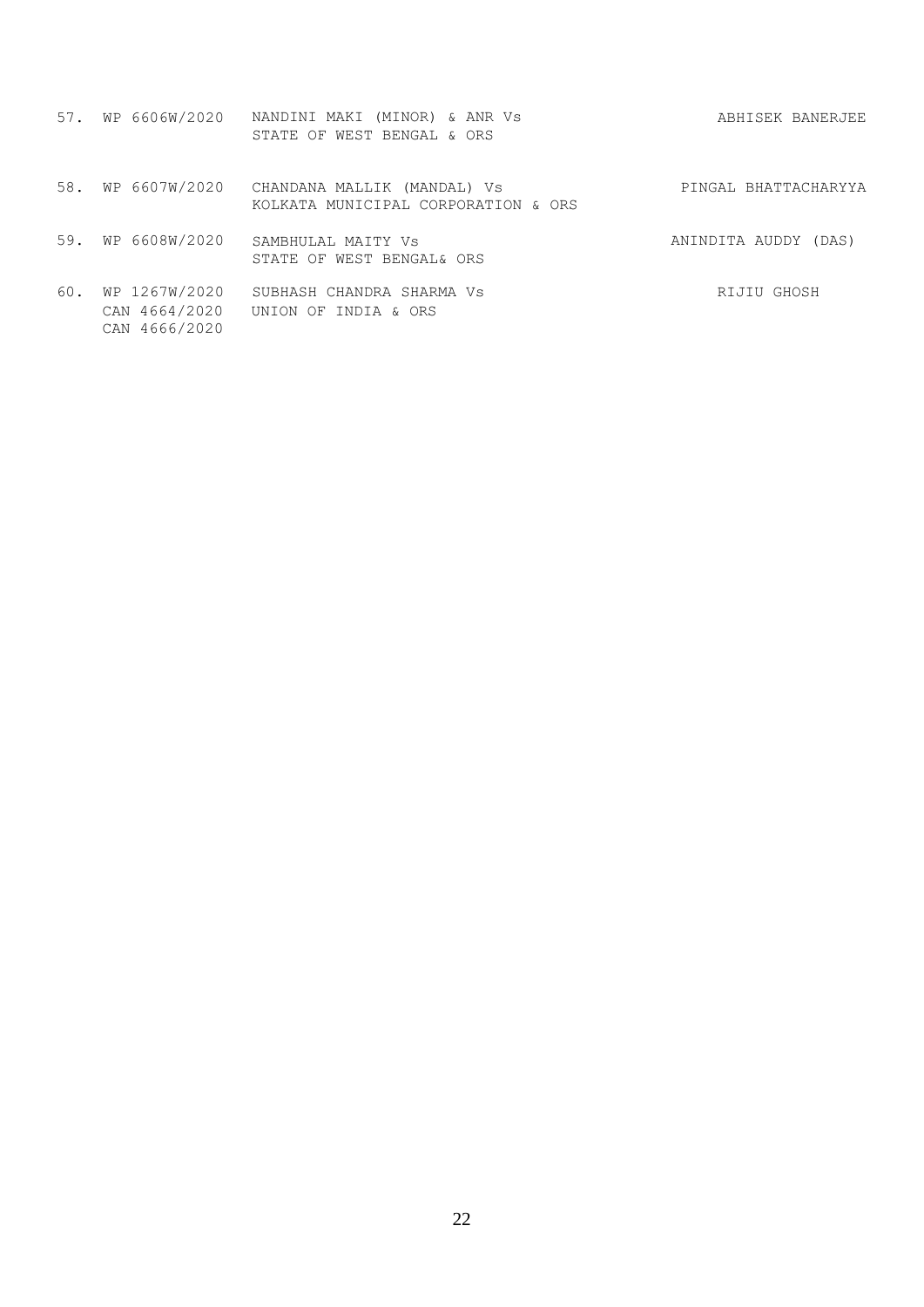### **ORIGINAL SIDE ON WEDNESDAY, THE 26TH AUGUST, 2020 COURT NO. 13 (VIA VIDEO CONFERENCE)**

#### **11:00 A.M.**

### **HON'BLE JUSTICE RAJASEKHAR MANTHA**

#### **NOTE : MATTERS WILL BE TAKEN UP THROUGH PHYSICAL HEARING ONLY WHEN BOTH THE PARTIES ARE AGREED.**

COURT APPLICATIONS UNDER ART.226 

| 1. WP 237/2020 | SANJAY KUMAR SUREKA Vs       | AVISHEK GUHA |  |
|----------------|------------------------------|--------------|--|
| GA 1072/2020   | CENTRAL BANK OF INDIA & ANR. |              |  |

NEW MOTIONS

2. AP 222/2020 SAREGAMA INDIA LTD Vs KHAITAN & CO MITESH MEHTA

NEW APPLICATIONS ------------------------

3. GA 1030/2020 ALS-MBL JOINT VENTURE Vs ARIJIT BHOWMICK THE STATE OF WEST BENGAL WITH

APO 46/2019 GA 1032/2020

NEW CHAMBER APPLICATIONS 

| 4<br>. . | ᅲᅎ<br>U.<br>口し<br>ں ہے ، | m.<br>GΔMΔ<br>V S<br>-NH<br>۵Δ.<br>▵  | AIN | $\sim$ |
|----------|--------------------------|---------------------------------------|-----|--------|
|          |                          | ᄓᅲ<br>∴ים ידי<br>IVI H'<br>د .<br>ιvι |     |        |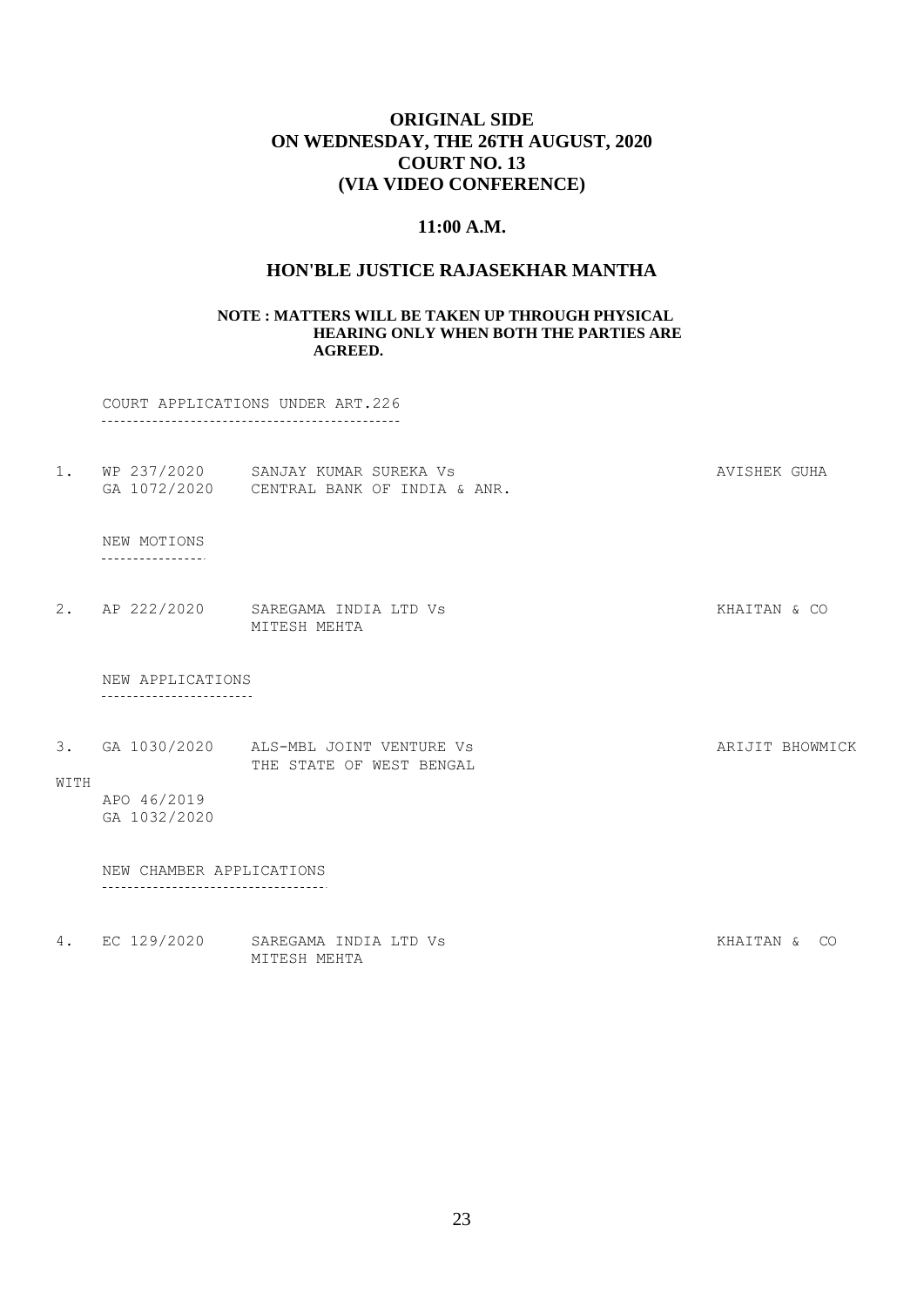### **APPELLATE SIDE ON WEDNESDAY, THE 26TH AUGUST, 2020 COURT NO. 12 (VIA VIDEO CONFERENCE)**

### **11.00 A.M.**

### **HON'BLE JUSTICE SHEKHAR B. SARAF**

#### **NOTE : MATTERS WILL BE TAKEN UP THROUGH PHYSICAL HEARING ONLY WHEN BOTH THE PARTIES ARE AGREED.**

TO BE MENTIONED

| 1.  | WP 5475W/2020                                   | DR. UPOSOMA DEY & ORS Vs<br>STATE OF WEST BENGAL & ORS                           | FIRDOUS SAMIM         |
|-----|-------------------------------------------------|----------------------------------------------------------------------------------|-----------------------|
|     | MOTION                                          |                                                                                  |                       |
| 2.  | CAN 3773/2020                                   | WP 5780W/2020 MIHIR KR MONDAL Vs<br>STATE OF WEST BENGAL & ORS                   | NEIL BASU             |
| 3.  | WP 3536W/2020<br>CAN 4176/2020                  | SALMA BEGUM Vs<br>STATE OF WEST BENGAL & ORS                                     | ABDUL ZAHID           |
| 4.  | WP 1520W/2020<br>CAN 5000/2020<br>CAN 5001/2020 | BIRLA CORPORATION LIMITED Vs<br>SENIOR JOINT COMMISSIONER COMMERCIAL TAXES & ORS | AKSHAT AGARWAL        |
| 5.  | CAN 3814/2020                                   | WP 5805W/2020 ANUP GOSWAMI Vs<br>S.B.I & ORS                                     | CHIRANJIB SINHA       |
| 6.  | WP 6181W/2020<br>CAN 4488/2020                  | AMALENDU MONDAL VS<br>STATE OF WEST BENGAL & ORS                                 | ASIS BHATTACHARYYA    |
| 7.  | WP 6183W/2020<br>CAN 4498/2020                  | BANFUL ENTERPRISE & CO & ANR Vs<br>STATE OF WEST BENGAL & ORS                    | MALABIKA ROY DEY      |
| 8.  | CAN 4503/2020                                   | WP 6185W/2020 AJIT KUMAR NANDI Vs<br>STATE OF WEST BENGAL & ORS                  | KAMAL KANTA KAR       |
| 9.  | WP 6187W/2020<br>CAN 4509/2020                  | SALIM & ORS Vs<br>MD<br>STATE OF WEST BENGAL & ORS                               | ANURADHA PODDAR       |
| 10. | WP 6189W/2020<br>CAN 4511/2020                  | VINAY KUSHWAHA Vs<br>UNION OF INDIA & ORS                                        | SUR<br>SUHRID         |
| 11. | WP 6191W/2020 PARESH<br>CAN 4514/2020           | BHAGAT Vs<br>UNION OF INDIA &ORS                                                 | AVIJIT<br>CHAKRABORTY |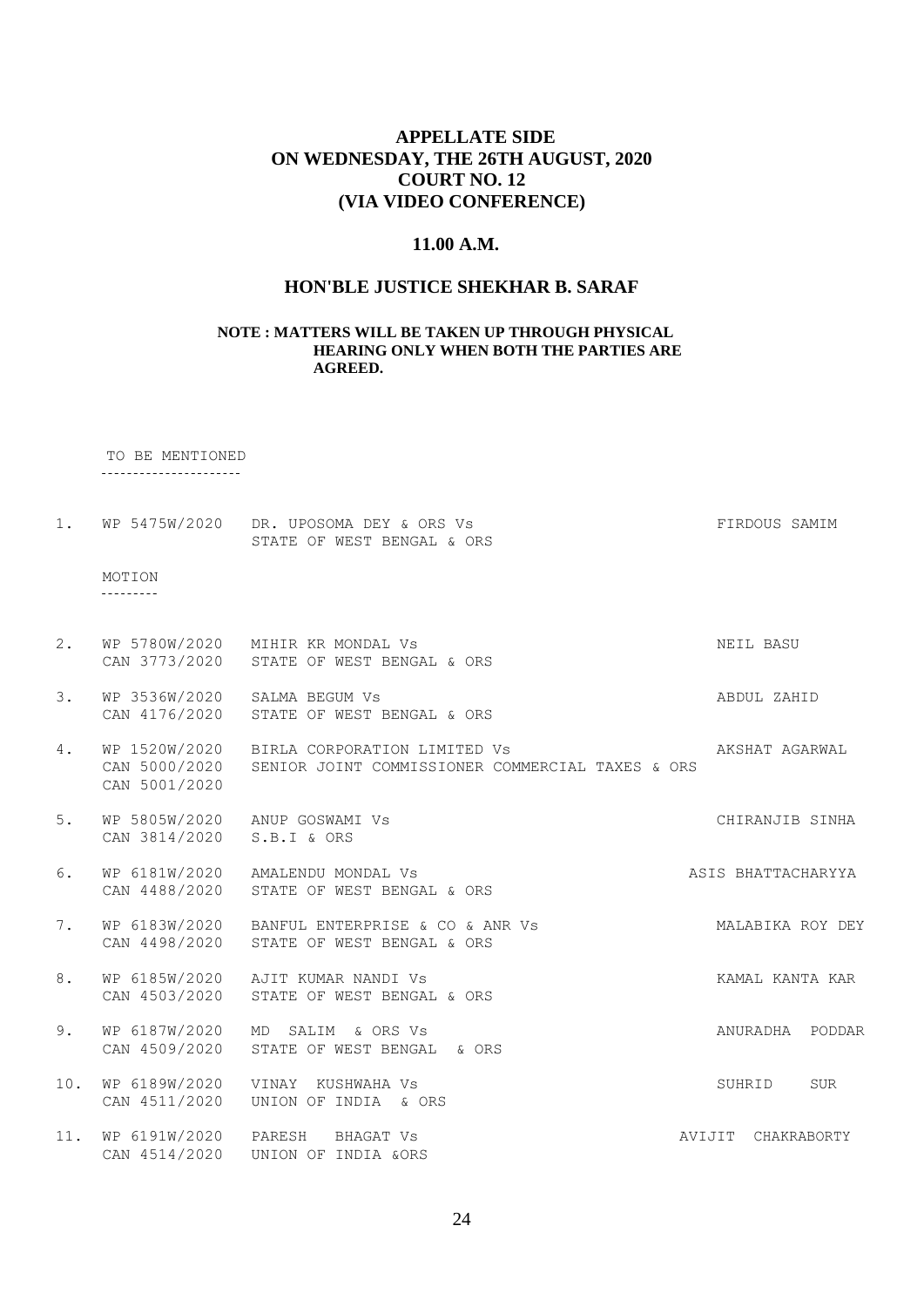|      |                                               | 12. WP 6193W/2020 PRADIP KUMAR SHAW Vs<br>CAN 4516/2020 STATE OF WEST BENGAL & ORS                                               | KAMAL KANTA KAR        |
|------|-----------------------------------------------|----------------------------------------------------------------------------------------------------------------------------------|------------------------|
|      | 13. WP 6195W/2020<br>CAN 4524/2020            | MADHURIMA CHAKRABORTY Vs<br>THE BURDWAN UNIVERSITY & ORS                                                                         | SUBHRANGSU PANDA       |
| 14.  | CAN 4526/2020                                 | WP 6197W/2020 SMT RENU JAIN Vs<br>PUNJAB NATIONAL BANK & ORS                                                                     | ANIRBAN MAJUMDER       |
| 15.  | WP 6199W/2020 AMIT SINGHA Vs<br>CAN 4530/2020 | STATE OF WEST BENGAL & ORS                                                                                                       | KAMAL KANTA KAR        |
|      |                                               | 16. WP 6201W/2020 SMT MANJU ROY Vs<br>CAN 4533/2020 STATE OF WEST BENGAL & ORS                                                   | ASOK BANERJEE          |
| WITH | 17. WP 6203W/2020                             | SWAPNA CHAKRABORTY Vs<br>THE D.D.G. (EASTERN REGION) B.I.S. & ANR                                                                | RIMPA BAIDYA           |
|      | CAN 4529/2020                                 |                                                                                                                                  |                        |
|      | CAN 4119/2020                                 | 18. WP 5959W/2020 RANJIT BISWAS Vs<br>STATE OF WEST BENGAL & ORS.                                                                | SOUMYAJIT BHATTA       |
| 19.  | WP 5963W/2020 LAKHMI DAS Vs                   | CAN 4123/2020 STATE OF WEST BENGAL& ORS                                                                                          | JOYJIT DUTTA           |
| 20.  |                                               | KAMAL KANTA KAR<br>WP 5965W/2020 DILIP BHATTACHARJEE Vs<br>CAN 4125/2020 STATE OF WEST BENGAL & ORS.                             |                        |
| 21.  | WP 5451W/2020                                 | BIKASH NASKAR Vs<br>STATE OF WEST BENGAL & ORS                                                                                   | SOUJANYA BANDYOPADHYAY |
| 22.  | CAN 3762/2020                                 | WP 5777W/2020 SOMENATH DASGUPTA Vs<br>UNION OF INDIA & ORS                                                                       | POOJA SINGH            |
| 23.  |                                               | WP 5789W/2020 NITYA GOPAL PANDE Vs<br>CAN 3784/2020 STATE OF WEST BENGAL & ORS                                                   | DEBLINA LAHIRI         |
|      | 24. WP 5779W/2020                             | IJJUL SK @ EJJUL SK @ EPJAL SK⁄Vs ANINABA PATRA<br>CAN 3772/2020 STATE OF WEST BENGAL &ORS                                       |                        |
|      |                                               | 25. WP 2313W/2020 PRADIP CHATTERJEE Vs<br>STATE OF WEST BENGAL & ORS                                                             | SUDIPTA DASGUPTA       |
|      |                                               | 26. WP 23075W/2019 DINESH KUMAR GOYAL Vs<br>THE DIRECTOR GENERAL OF GOODS & SERVICE TAX INTELL. & ORS                            | AMRIN KHATOON          |
|      |                                               | 27. WP 5673W/2020 M/S REPROSCAN TECH PARK.LLP Vs<br>CAN 3548/2020 STATE OF WEST BENGAL& ORS                                      | SOHAM DE DHARA         |
|      |                                               | 28. WP 5681W/2020 SUNIL NASKAR Vs<br>CAN 3562/2020 STATE OF WEST BENGAL& ORS                                                     | PRABIR MONDAL          |
| 29.  |                                               | WP 5893W/2020   PRAFULLA KUMAR CHATTARAJ & ANR Vs            SUSNIGDHO BHATTACHARYYA<br>CAN 4017/2020 STATE OF WEST BENGAL & ORS |                        |
| 30.  |                                               | WP 5891W/2020 TANMAY ACHARJEE & ORS Vs<br>CAN 4007/2020 STATE OF WEST BENGAL & ORS                                               | S.P. PAHARI            |
|      |                                               | 31. WP 5785W/2020 KANAILAL CHAKRABORTY & ANR Vs<br>CAN 3779/2020 STATE OF WEST BENGAL & ORS                                      | ARIF ALI               |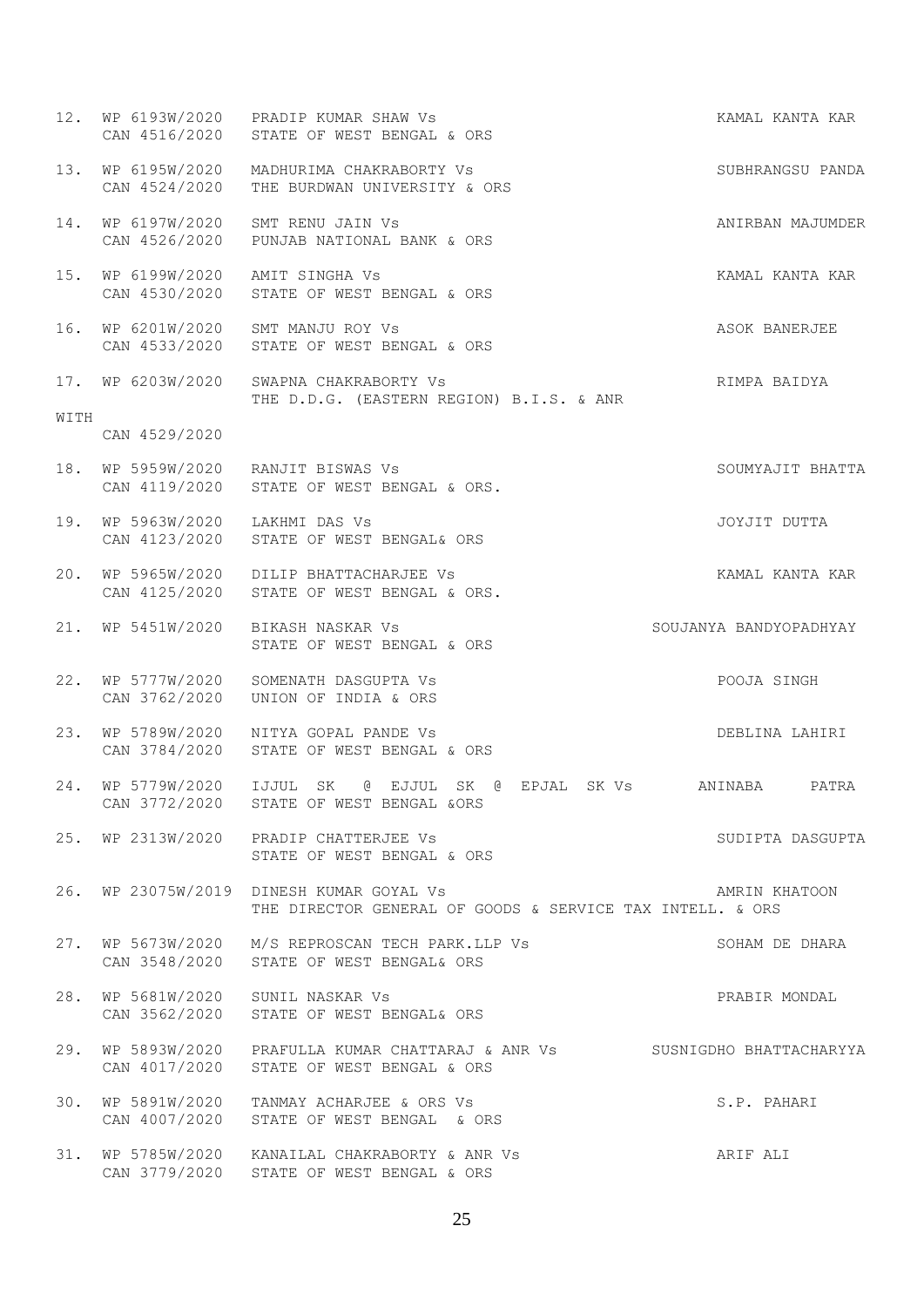| WTTH |                                  | 32. WP 5939W/2020 PEARL CORPORATION (PROP. TAPAS BHUNIA ) Vs TAPAS DUTTA<br>CAN 4596/2020 STATE OF WEST BENGAL& ORS |                      |
|------|----------------------------------|---------------------------------------------------------------------------------------------------------------------|----------------------|
|      | WP 5938W/2020                    |                                                                                                                     |                      |
|      |                                  | 33. WP 6531W/2020 DR TARUN PALIT & ORS Vs<br>THE MUNICIPAL COMMISSIONER, KMC & ORS                                  | PRITHWISH GURIA      |
|      |                                  | 34. WP 6533W/2020 RAJKUMARI SELAMPURIA Vs<br>STATE OF WEST BENGAL & ORS                                             | MALABIKA ROY DEY     |
|      | 35. WP 6534W/2020                | MUKUL SK Vs<br>STATE OF WEST BENGAL & ORS                                                                           | DHANANJAY BANERJEE   |
|      |                                  | 36. WP 6535W/2020 PROBHAS BANERJEE Vs<br>UNION OF INDIA & ORS                                                       | SWADESH PRIYA GHOSH  |
|      | 37. WP 6536W/2020                | MUKUL KANTI SINHA VS<br>UNION OF INDIA & ORS                                                                        | TAPOJIT DEY          |
|      | 38. WP 6537W/2020                | BISWANATH KARMAKAR & ORS Vs<br>WBSEDCL & ORS                                                                        | SOBHAN MAJUMDER      |
|      |                                  | 39. WP 6538W/2020 ONKAR MISRA & ORS Vs<br>UCO BANK & ORS                                                            | SATRAJIT SINHA       |
|      |                                  | 40. WP 6539W/2020 PURNENDU SARKAR Vs<br>STATE OF WEST BENGAL & ORS                                                  | PROBAL SARKAR        |
|      |                                  | 41. WP 6540W/2020 SANTANU MONDAL Vs<br>THE ADDITIONAL LA OFFICER, SOUTH 24-PARGANAS & ORS                           | NITAI CHANDRA SAHA   |
|      | 42. WP 6541W/2020                | ANAMIKA SARKAR Vs<br>STATE OF WEST BENGAL & ORS                                                                     | PROBAL SARKAR        |
|      | 43. WP 6542W/2020                | RASHBIHARI SEN & ANR Vs<br>STATE OF WEST BENGAL & ORS                                                               | PRASENJIT DEBNATH    |
|      |                                  | 44. WP 6543W/2020 NOTAN CHANDRA DAS Vs<br>STATE OF WEST BENGAL & ORS                                                | ARUP KRISHNA DAS     |
|      | 45. WP 6544W/2020                | SUBHADIP PAUL Vs<br>STATE OF WEST BENGAL & ORS                                                                      | PRASENJIT DEBNATH    |
|      | 46. WP 6545W/2020                | NIAZ MOHAMMAD Vs<br>THE DIST ENGINEER, CESC LTD & ANR                                                               | PRASANRA KR PAKRASHI |
|      |                                  | 47. WP 6546W/2020 GARGI CHATTERJEE (DAS) Vs<br>STATE OF WEST BENGAL &ORS                                            | RAKESHS ROY          |
|      |                                  | 48. WP 6547W/2020 SOMNATH SINHA Vs<br>STATE OF WEST BENGAL & ORS                                                    | SOURAV GUHA          |
|      |                                  | 49. WP 6548W/2020 SURYA ALLOY INDUSTRIES LTD & ANR Vs<br>DAMODAR VALLEY CORPORATION (DVC) & ORS                     | UTTAM SHARMA         |
|      |                                  | 50. WP 6549W/2020 MANIRUL HAQUE Vs<br>STATE OF WEST BENGAL& ORS                                                     | M/ CHATTERJEE        |
|      | 51. WP 6550W/2020 GOUR MONDAL Vs | THE CALCUTTA ELECTRIC SUPPLY CORPORATION & ORS                                                                      | SHEBATEE DATTA       |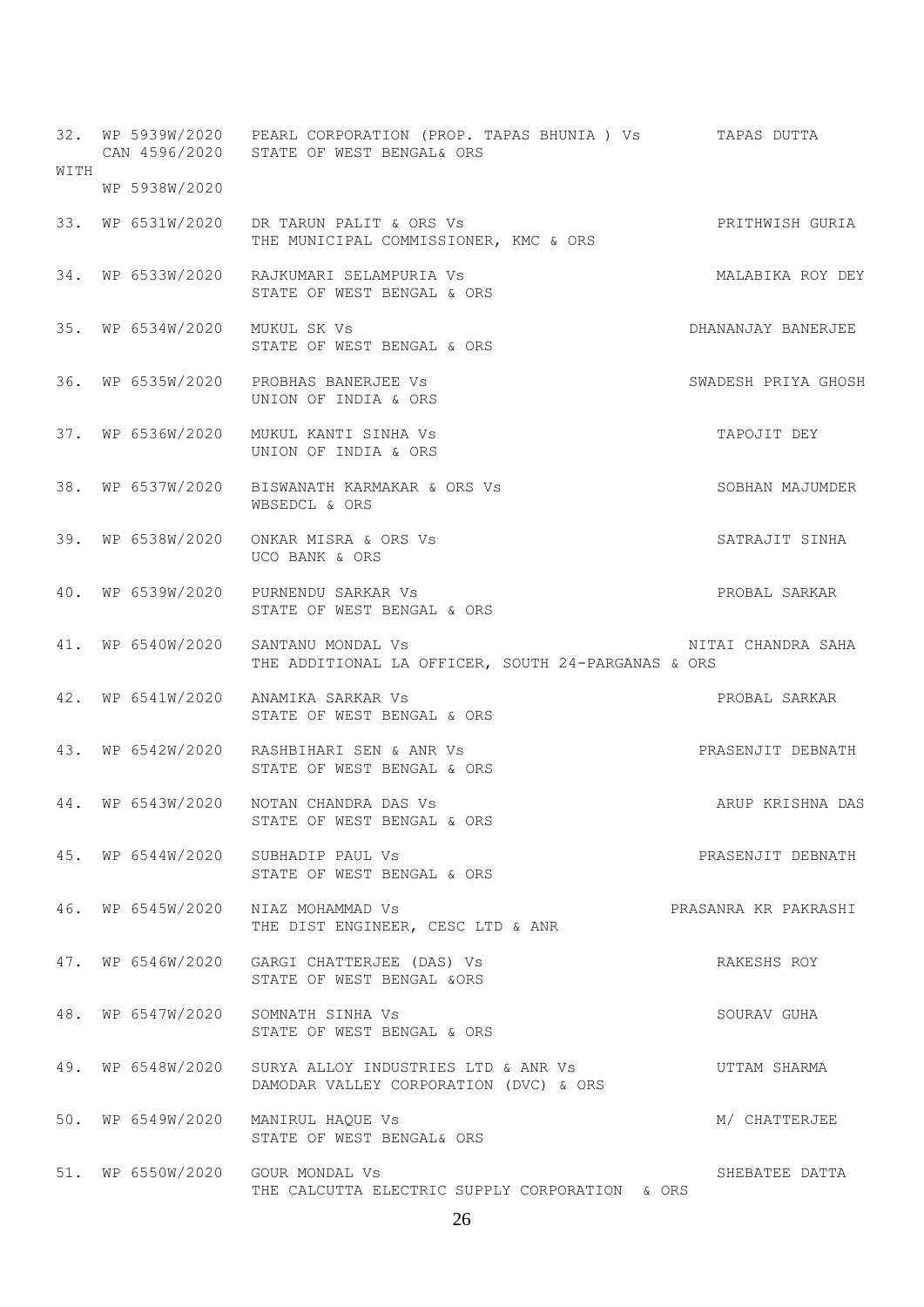- 52. WP 6551W/2020 BSNL CONTRACTOR WORKERS UNION (PASCHIM BANGA) EMON BHATTACHARYA & ANR Vs UNION OF INDIA & ORS
- 53. WP 6552W/2020 NABA KUMAR MANDAL Vs STATE OF WEST BENGAL & ORS MRITYUNJOY CHATTERJEE
- 54. WP 6553W/2020 PARESH CHANDRA GHOSH & ANR Vs PANNALAL BANDYOPADHYAY STATE OF WEST BENGAL & ORS

BIDYUT BARAN BISWAS

- 55. WP 6554W/2020 SAFIKUL SK. & ANR Vs STATE OF WEST BENGAL & ORS
- 56. WP 6555W/2020 MD. AFTAB ALAM @ BABLU Vs NILOTPAL CHOWDHURY UNION OF INDIA & ORS

ADMISSION OF CRL APPEAL

- 57. CRA 181/2020 KHADEM SK @ SEKH KHADEM Vs CRAN 3384/2020 STATE OF WEST BENGAL & ORS SUMAN DE 58. CRA 1/2020 CRAN 286/2020 STATE OF WEST BENGAL CRAN 2816/2020 SADEK ALI & ORS Vs RAJU MONDAL
- 59. CRA 183/2020 SUDHANGSHU SEKHAR JANA Vs AMAL KRISHNA SAMANTA CRAN 3400/2020 STATE OF WEST BENGAL
- 60. CRA 171/2020 MADHUSUDAN JANA Vs **ARUN KUMAR DAS** CRAN 2881/2020 STATE OF WEST BENGAL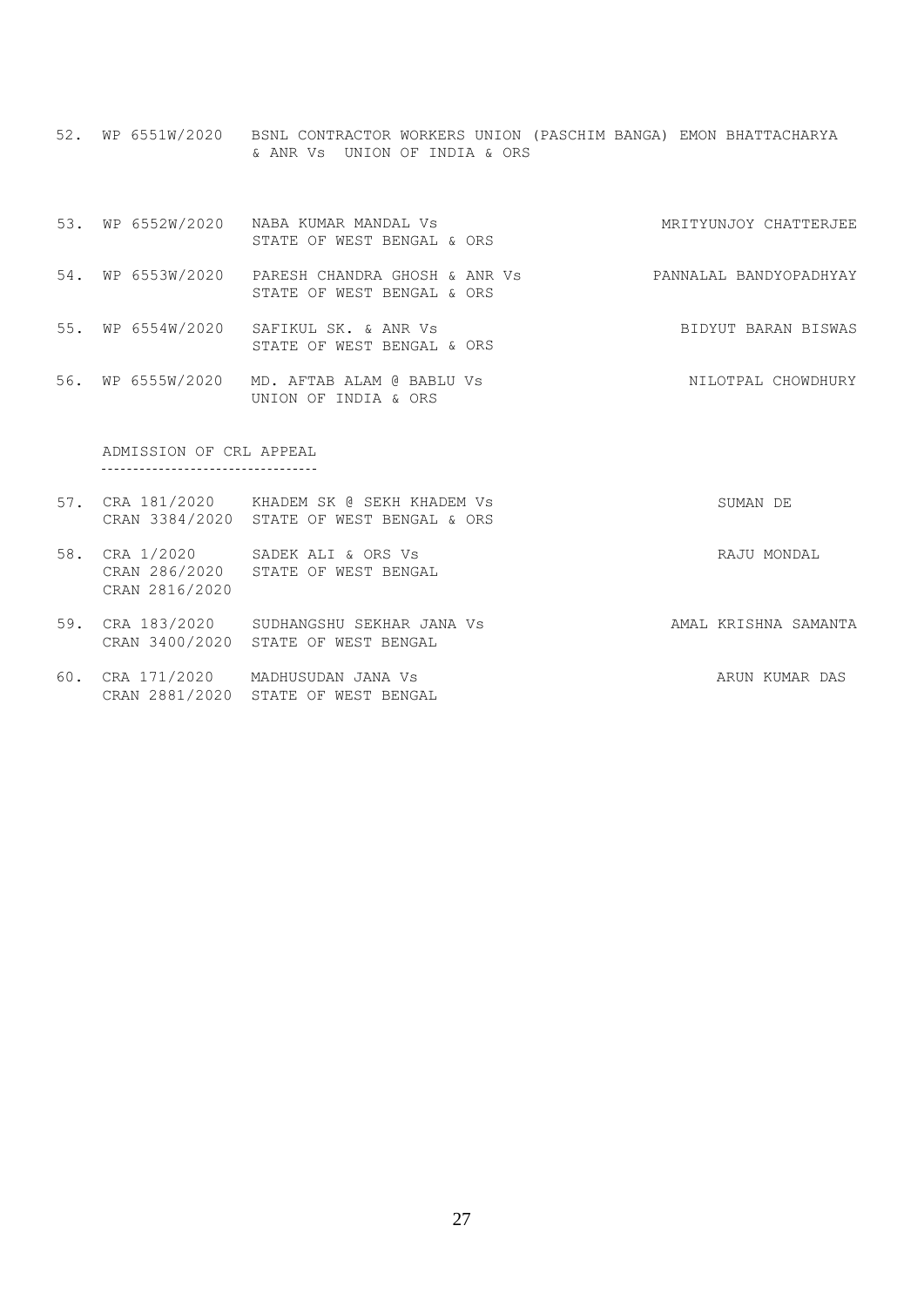### **ORIGINAL SIDE ON WEDNESDAY, THE 26TH AUGUST, 2020 COURT NO. 12 (VIA VIDEO CONFERENCE)**

### **3:15 P.M.**

### **HON'BLE JUSTICE SHEKHAR B. SARAF**

#### **NOTE : MATTERS WILL BE TAKEN UP THROUGH PHYSICAL HEARING ONLY WHEN BOTH THE PARTIES ARE AGREED.**

COURT APPLICATIONS UNDER ART.226

| 1.         |                                                       | GA 1079/2020 HAPPY HIGHRISES LTD.& ANR. Vs<br>STATE OF WEST BENGAL & ORS.<br>THE                                                     | RAJIV KUMAR       |
|------------|-------------------------------------------------------|--------------------------------------------------------------------------------------------------------------------------------------|-------------------|
| WITH       | WP 1160/2010<br>GA 1080/2020                          |                                                                                                                                      |                   |
|            | NEW MOTIONS                                           |                                                                                                                                      |                   |
| 2.<br>WITH |                                                       | GA 992/2020      BENGAL BONDED WAREHOUSE LIMITED Vs             CHOUDHURY'S LAW OFFICES<br>THE CALCUTTA SAFE DEPOSIT COMPANY LIMITED |                   |
|            | CS 19/2020<br>GA 993/2020                             |                                                                                                                                      |                   |
| 3.<br>WITH |                                                       | GA 1046/2020 SMT. SAILI GHOSE & ORS. Vs<br>DEBAPRIYO SEN & ORS.                                                                      | MALLICK AND PALIT |
|            | CS 1147/1947<br>GA 164/2019<br>GA 3511/2018<br>[S.A.] |                                                                                                                                      |                   |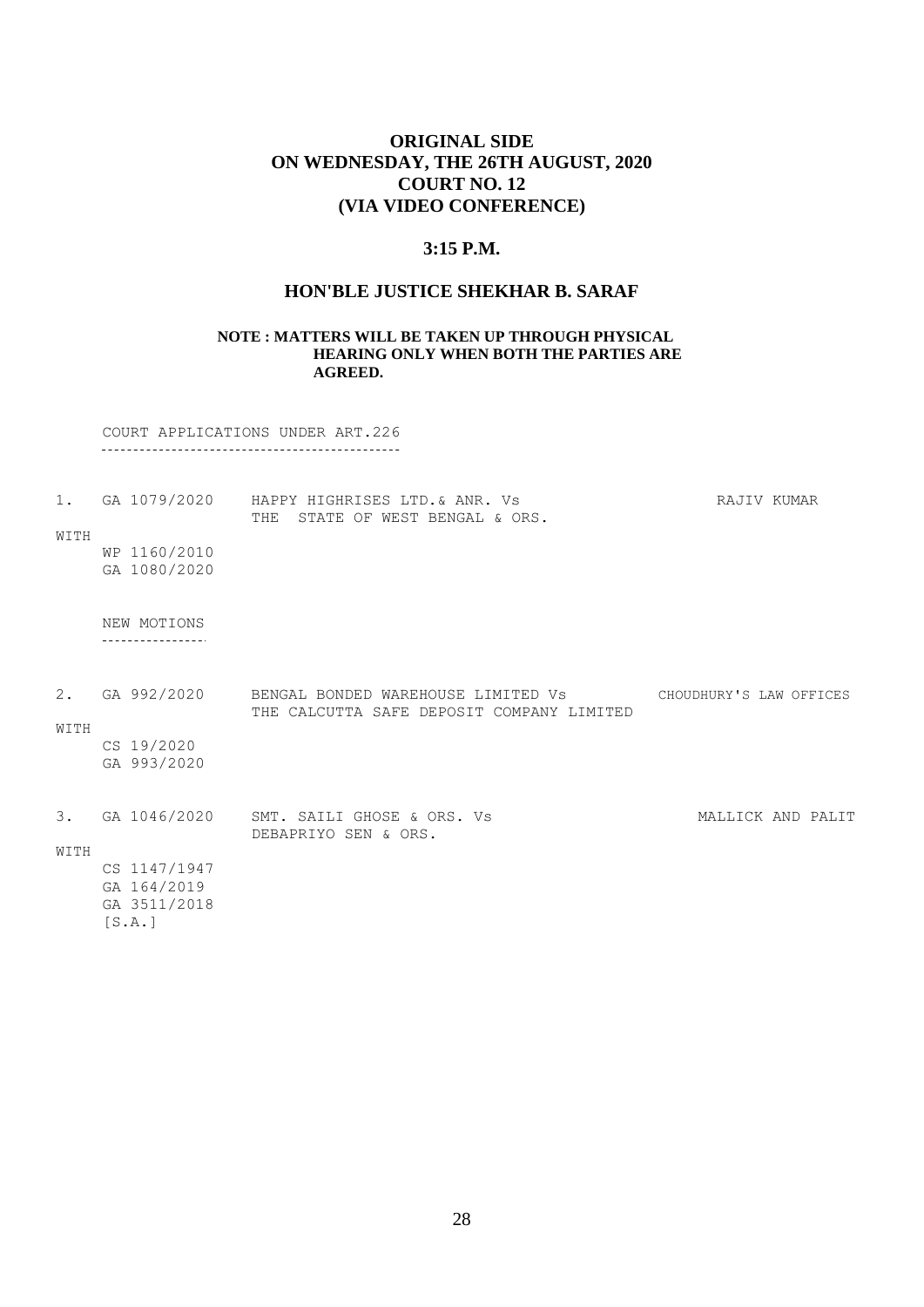### **APPELLATE SIDE ON WEDNESDAY, THE 26TH AUGUST, 2020 COURT NO. 19 (VIA VIDEO CONFERENCE)**

### **AT 11.00 A.M.**

### **HON'BLE JUSTICE AMRITA SINHA**

#### **NOTE : MATTERS WILL BE TAKEN UP THROUGH PHYSICAL HEARING ONLY WHEN BOTH THE PARTIES ARE AGREED.**

MOTION

| $1$ . |                                | WP 5897W/2020 DEVENDRA KUMAR CHOWHAN Vs<br>CAN 4023/2020 STATE OF WEST BENGAL & ORS                            | DEBABRATA ROY       |
|-------|--------------------------------|----------------------------------------------------------------------------------------------------------------|---------------------|
| 2.    | CAN 3279/2020                  | WP 5573W/2020 KUNTAL PALIT Vs<br>STATE OF WEST BENGAL                                                          | PAROMITA MAITY      |
| 3.    |                                | WP 5615W/2020 BIKASH GUCHHAIT Vs<br>CAN 3385/2020 STATE OF WEST BENGAL & ORS                                   | SOURAV DUTTA        |
| 4.    |                                | WP 5609W/2020 TARENDRA NATH MAITY & ORS Vs<br>CAN 3371/2020 STATE OF WEST BENGAL & ORS                         | RAMPADA PAL         |
| 5.    |                                | WP 549W/2020 KALPANA JANA DAS Vs<br>CAN 4245/2020 STATE OF WEST BENGAL & ORS                                   | PARTHA CHAKRABORTY  |
| 6.    | CAN 3518/2020                  | WP 16317W/2019 PRADIP KR CHANDRA & ANR Vs<br>STATE OF WEST BENGAL & ORS                                        | SUDAKSHINA DEY      |
| 7.    | CAN 3835/2020                  | WP 5817W/2020 SUROJIT HAZRA Vs<br>STATE OF WEST BENGAL                                                         | DEBABRATA DAS GUPTA |
| 8.    | CAN 3838/2020                  | WP 5819W/2020 MRINAL KANTI OJHA & ORS. Vs<br>STATE OF WB & ORS.                                                | DEBABRATA DAS GUPTA |
| 9.    |                                | WP 5771W/2020 OM PRAKASH BHARTIA Vs<br>CAN 3753/2020 CALCUTTA ELECTRIC SUPPLY CORPORATION (CESC LIMITED) & ORS | SAKET SHARMA        |
| 10.   | WP 6089W/2020<br>CAN 4316/2020 | NILIMA SADHUKHAN & ORS Vs<br>HMC & ORS                                                                         | ABHISHEK BANERJEE   |
|       |                                | 11. WP 5691W/2020 KARTICK PAUL Vs<br>CAN 4335/2020 STATE OF WEST BENGAL & ORS                                  | TAPAN ROY           |
| WITH  | CAN 4333/2020                  |                                                                                                                |                     |
| 12.   |                                | WP 5761W/2020 INDRAJIT BISWAS & ORS Vs<br>CAN 3740/2020 STATE OF WEST BENGAL & ORS                             | GOPA BISWAS         |
|       | 13. WP 4441W/2020              | KAMAL SINGHA Vs<br>STATE OF WEST BENGAL & ORS                                                                  | RAMA HALDER         |
| 14.   |                                | WP 4301W/2020 SANTANU SINGHA & ORS. Vs<br>STATE OF WEST BENGAL & ORS.                                          | RAMA HALDER         |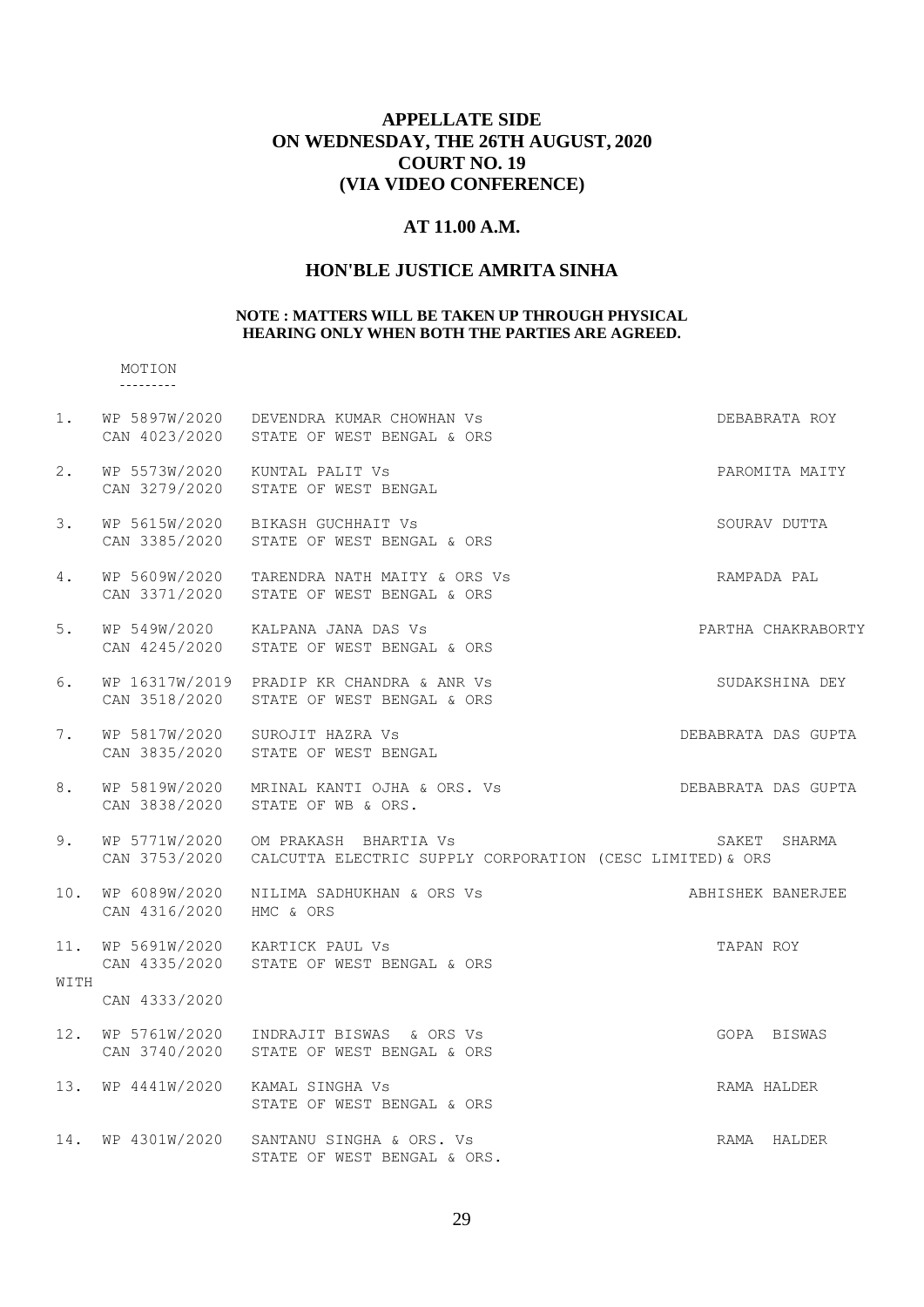15. WP 5865W/2020 PULAPARTHY SURESH Vs **KOUSHIK CHOWDHURY** CAN 3946/2020 UNION OF INDIA& ANR 16. WP 5867W/2020 JAMWANTI BAI Vs ANJILI NAG CAN 4542/2020 DISTRICT MAGISTRATE, SOUTH ANDAMAN & ORS CAN 4723/2020 17. WP 5793W/2020 RASMONI PAUL Vs PROBAL SARKAR CAN 3791/2020 STATE OF WEST BENGAL & ORS 18. WP 5611W/2020 SANDIPTA GANGOPADHYAY Vs SHUVRO PROKASH LAHIRI CAN 3378/2020 INDIAN BANK & ORS. 19. WP 3463W/2020 DR. ANANDAMAY ADAK & ORS Vs SUBRATA BANERJEE CAN 3651/2020 UNION OF INDIA & ORS CAN 3652/2020 20. WP 5631W/2020 DHITARASTRA DUTTA Vs PRONAY BASAK CAN 3451/2020 UNION OF INDIA & ORS 21. WP 5371W/2020 DR SONALI GOPALRAO BADHE Vs SOURI GHOSAL CAN 3046/2020 UNION OF INDIA & ORS CAN 4598/2020 CAN 4600/2020 CAN 3325/2020 CAN 3326/2020 CAN 3476/2020 CAN 3477/2020 22. WP 5689W/2020 PARIJAT ROY Vs SURYA NEEL DAS CAN 3576/2020 UNION OF INDIA & ANR 23. WP 6155W/2020 M/S CAIS ENGINEERING SERVICES PRIVATE SYED NURUL AREFIN LIMITED & ANR Vs UNION OF INDIA & ORS 24. WP 5769W/2020 SHYAM KUMAR CHAURASIA Vs AJAY DEBNATH CAN 3751/2020 COAL INDIA LIMITED & ANR 25. WP 5449W/2020 D.E. PEFTER COMPANY Vs SUMITAVA CHAKRABORTY STATE OF WEST BENGAL & ORS 26. WP 5881W/2020 CHANCHALA NASKAR Vs PAMPA DEY CAN 3979/2020 STATE OF WEST BENGAL& ORS 27. WP 5841W/2020 MX PARNA BAL & ANR Vs ANKANI BISWAS @ ANKAN CAN 3902/2020 STATE OF WEST BENGAL & ORS 28. WP 5983W/2020 ANJALI MEMORIAL COLLEGE OF EDUCATION & RIMPY MUKHERJEE CAN 4151/2020 TRAINING & ANR Vs WB UNIVERSITY OF TEACHERS TRAINING PLANNING & ADMN. & ORS 29. WP 5885W/2020 MODASWER HOSSAIN MOLLA & ORS Vs DYUTIMAN N BANERJEE CAN 3993/2020 STATE OF WEST BENGAL &ORS 30. WP 6239W/2020 ARATI SEN@ARUTI SEN Vs MANAS KUMAR DAS CAN 4635/2020 STATE OF WEST BENGAL & ORS 31. WP 5879W/2020 SK.ASFAR ALI & ANR Vs SK. MOINUDDIN CAN 3976/2020 STATE OF WEST BENGAL& ORS 32. WP 6309W/2020 SOMNATH SARKAR & ORS Vs RAMESHWAR SINHA CAN 4802/2020 STATE OF WEST BENGAL& ORS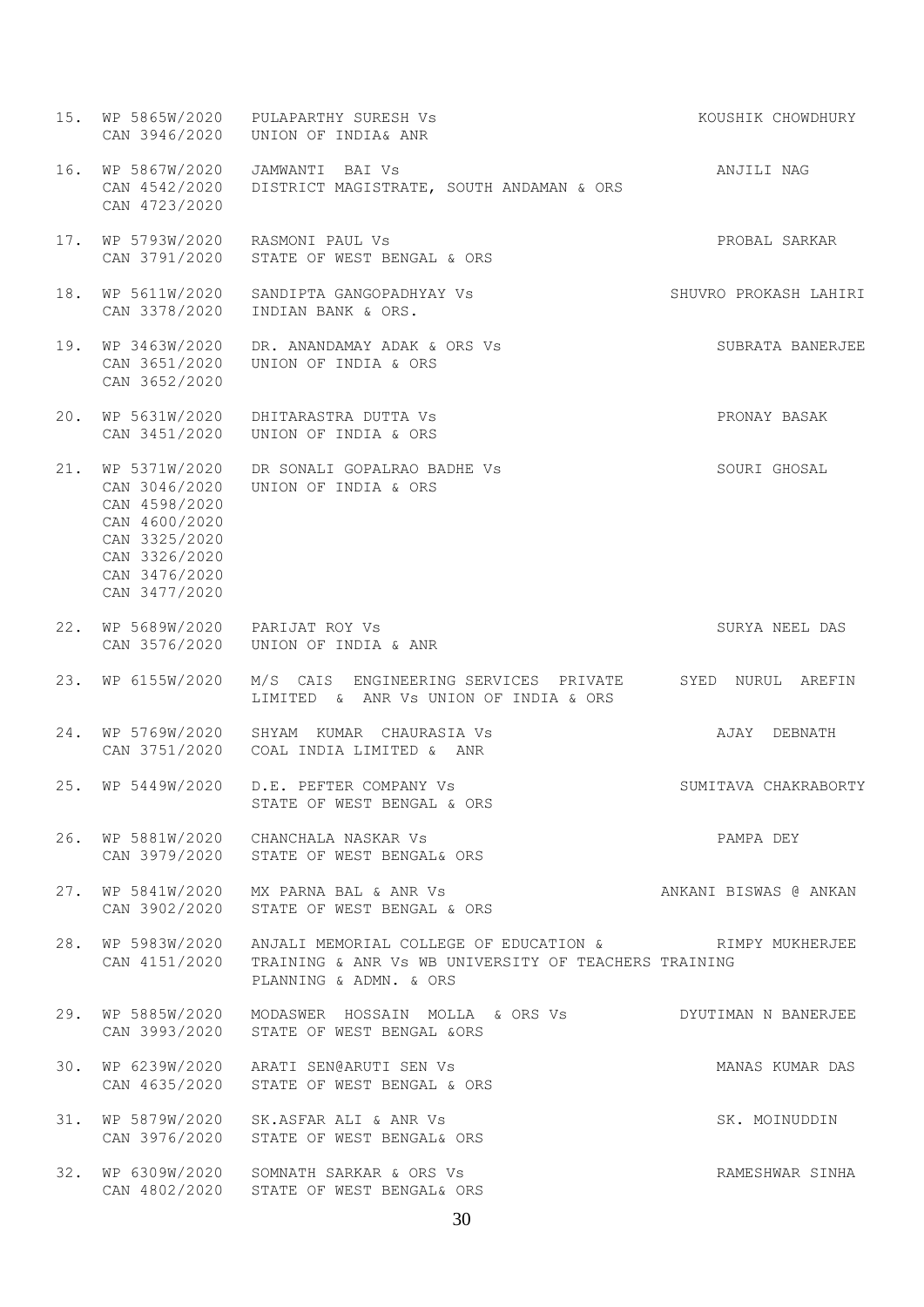|     |                                  | 33. WP 6311W/2020 SUNITA JALAN Vs<br>CAN 4804/2020 ASST. COMMISSIONER, BELIAGHATA CHARGE& ORS               | SURYANEEL DAS      |
|-----|----------------------------------|-------------------------------------------------------------------------------------------------------------|--------------------|
|     |                                  | 34. WP 6313W/2020 REJA CONSTRUCTION Vs<br>CAN 4805/2020 STATE OF WEST BENGAL & ORS                          | ROBIUL ISLAM       |
| 35. | CAN 4809/2020                    | WP 6315W/2020 SUROJIT MAHAPATRA Vs<br>STATE OF WEST BENGAL &ORS                                             | SAGARMOY GHOSH     |
|     |                                  | 36. WP 6317W/2020 DHIRENDRANATH MONDAL Vs<br>CAN 4811/2020 STATE OF WEST BENGAL & ORS                       | NAYAAB MULLA       |
|     |                                  | 37. WP 6319W/2020 M/S KRISHNAGANJ INDANE Vs<br>CAN 4814/2020 STATE OF WEST BENGAL & ORS                     | ARJUN SAMANTA      |
|     | 38. WP 6272W/2020 DEEPIKA DAS Vs | CAN 4687/2020 STATE OF WEST BENGAL & ORS                                                                    | SHIBAJI KR DAS     |
|     | 39. WP 6520W/2020                | JHARNA HORE Vs<br>STATE OF WEST BENGAL & ORS.                                                               | HILLOL SAHA PODDER |
| 40. | WP 6521W/2020                    | LAMA RESORT SERVICES PVT. LTD. Vs SAN ROHIT AGARWAL<br>UCO BANK & ORS.                                      |                    |
| 41. | WP 6522W/2020                    | M/S SARAF INFRAPROJECTS LTD. & ANR Vs  VIKRAM WADEHRA<br>THE PRINCIPAL COMMISSIONER OF CUSTOMS (PORT) & ORS |                    |
|     | 42. WP 6523W/2020                | DIPANWITA BAL Vs<br>STATE OF WEST BENGAL & ORS                                                              | ALI AHSAN ALAMGIR  |
|     | 43. WP 6524W/2020                | BABLU RAY Vs<br>STATE OF WEST BENGAL & ORS                                                                  | KAUSHIK CHOUDHURY  |
|     | 44. WP 6525W/2020 PINTU MUDI Vs  | STATE OF WEST BENGAL & ORS                                                                                  | KAUSHIK CHOUDHURY  |
|     |                                  | 45. WP 6526W/2020 SUKUMAR MOJUMDER & ORS Vs<br>UNION OF INDIA & ORS                                         | SAYANTI SENGUPTA   |
|     |                                  | 46. WP 6527W/2020 PRANAY PURKAIT & ORS Vs<br>UNION OF INDIA & ORS                                           | SAYANTI SENGUPTA   |
|     |                                  | 47. WP 6528W/2020 DEBU DEBNATH Vs<br>UNION OF INDIA & ORS                                                   | TARUNJYOTI TEWARI  |
|     |                                  | 48. WP 6529W/2020 M/S MANSURA FUEL & ANR Vs<br>UNION OF INDIA & ORS                                         | KAUSHIK CHOUDHURY  |
|     |                                  | 49. WP 6530W/2020 DR TARUN PALIT & ORS Vs<br>STATE OF WEST BENGAL & ANR                                     | PRITHWISH GURIA    |
|     | CRIMINAL REVISION                |                                                                                                             |                    |
|     |                                  | 50. CRR 1067/2020 SUJIT BARMAN ROY & ANR Vs<br>CRAN 3001/2020 STATE OF WEST BENGAL & ANR                    | M MUKHERJEE        |
|     | 51. CRR 1119/2020 AMIT BHAGAT Vs |                                                                                                             | ABHISHEK DUTT      |

31

CRAN 4212/2020 STATE OF WEST BENGAL & ANR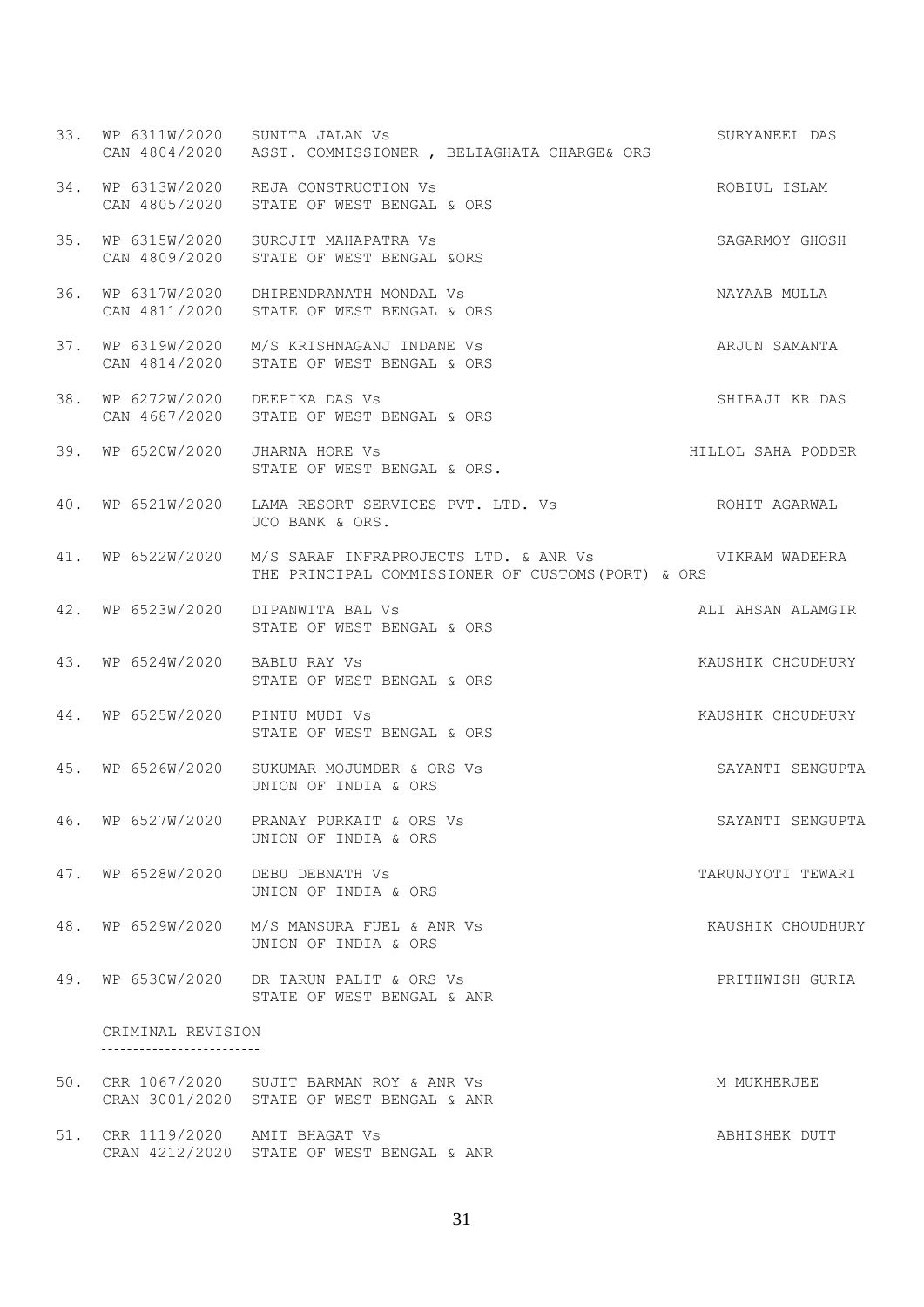- 52. CRR 1109/2020 COUNTY DEVELOPERS PVT. LTD. (CDPL) & ANR. Vs DEEPAK KR. SINGH CRAN 3977/2020 STATE OF WEST BENGAL & ANR.
- 53. CRR 1121/2020 NAGARATHNA GULUR SREEDHAR MURTY @ NAGARATHNA PRAMITA BANERJEE CRAN 4283/2020 G.S. Vs ADITY BIRLA HOUSING FINANCE LTD. & ANR
- 54. CRR 1123/2020 CRAN 4316/2020 STATE OF WEST BENGAL DIPAK RANJAN MUKHERJEE
- 55. CRR 1124/2020 CRAN 4340/2020 STATE OF WEST BENGAL & ANR PRADYOT KUMAR DAS
- 56. CRR 563/2020 MOUMITA CHAKRABORTY Vs SUJIT SAHA CRAN 3249/2020 STATE OF WEST BENGAL & ANR CRAN 3250/2020
- 57. CRAN 3246/2020 SANAT KUMAR KUNDU @ SANAT KUNDU Vs STATE OF WEST BENGAL & ANR CRAN 3248/2020
- WITH

CRR 3025/2019

ADMISSION OF APPEAL ------------------------------

58. CRA 175/2020 SK. BOBBY @ RAHIS BOBBY @ SK. BOBY Vs PROSENJIT MUKHERJEE CRAN 3100/2020 STATE OF WEST BENGAL . CRAN 3101/2020

BAIL IN CONNECTION WITH APPEAL 

- 59. CRA 624/2019 PALASH GHOSH Vs **MANAS KUMAR** DAS CRAN 2884/2020 STATE OF WEST BENGAL CRAN 2885/2020 60. CRA 106/2020 MITHU KARMAKAR Vs **KOUSTAV BAGCHI**
- CRAN 2856/2020 STATE OF WEST BENGAL CRAN 2857/2020